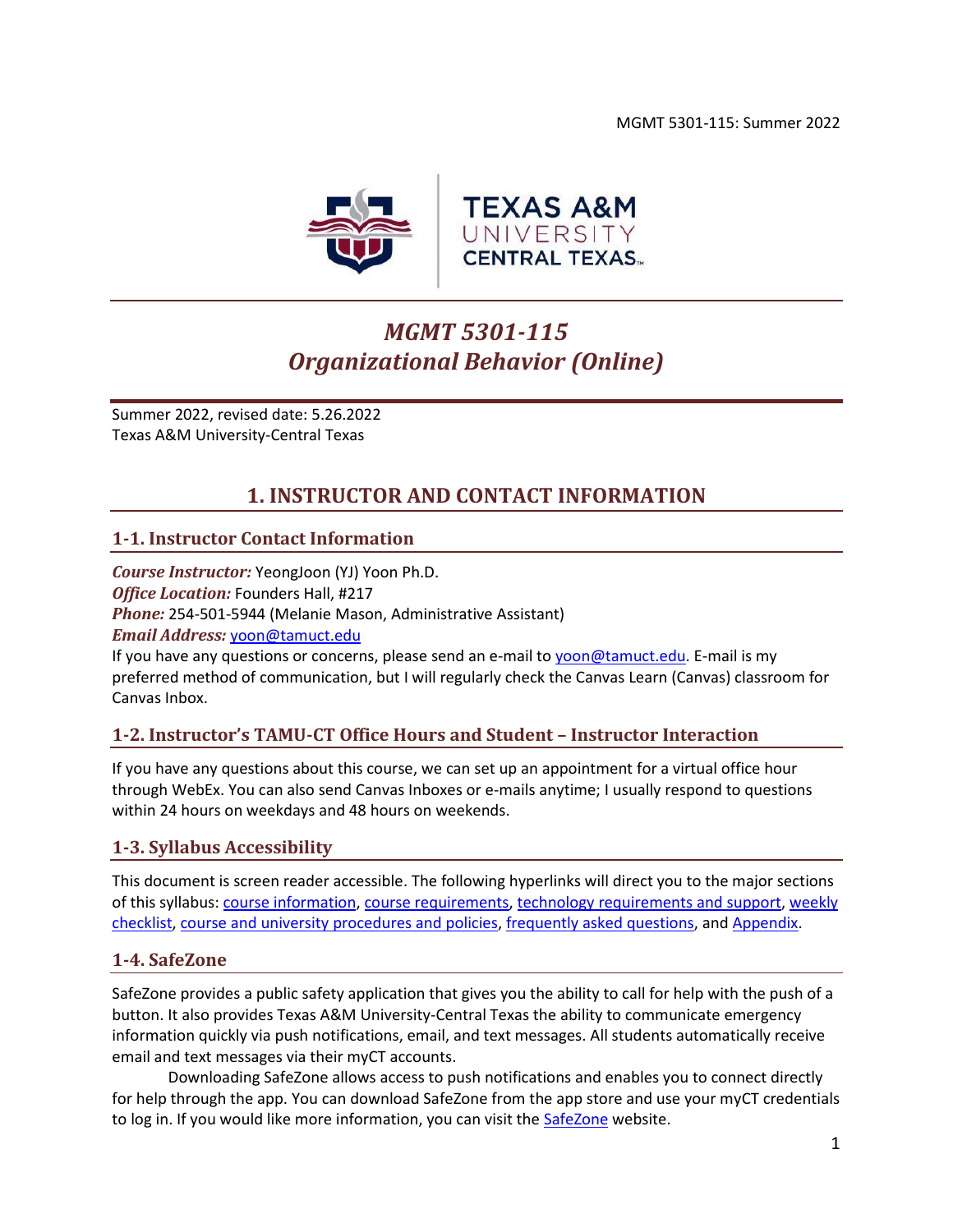To register SafeZone on your phone, please follow these three easy steps:

1. Download the SafeZone App from your phone store using the link below:

o [iPhone/iPad](https://apps.apple.com/app/safezone/id533054756)

o [Android Phone/Tablet](https://play.google.com/store/apps/details?id=com.criticalarc.safezoneapp)

- 2. Launch the app and enter your myCT email address (e.g., {name}@tamuct.edu)
- <span id="page-1-0"></span>3. Complete your profile and accept the terms of service

## **2. COURSE INFORMATION**

### **2-1. Mode of Instruction and Course Access**

**This is a 100% online asynchronous course** and uses TAMUCT Canvas Learning Management System (https://tamuct.instructure.com). You will use the Canvas username and password communicated to you separately to log in to this system. Additional information is located unde[r Technology](#page-6-1)  [Requirements.](#page-6-1)

## **2-2. Course Overview and Description**

The purpose of this course is to demonstrate the importance of organizational behavior to your own personal and organizational life. You are or probably will be an employee of an organization—and in all likelihood of several organizations—during your career. You may eventually become a team leader, a manager, or an executive. Studying organizational behavior will help you attain the knowledge and competencies needed to perform effectively in all of these roles. These will help you diagnose, understand, explain, and act on what is happening around you in your job.

## **2-3. Course Objectives**

Upon successful completion of *MGMT 5301 Organizational Behavior*, students will be able to:

- 1. Understand and apply concepts of organizational behavior.
- 2. Understand and apply the primary outcomes of organizational behavior necessary for organizational effectiveness.
- 3. Understand and apply the individual, team, and organizational mechanisms and characteristics that affect the primary outcomes of organizational behavior.
- 4. Understand and apply concepts relating to job satisfaction, stress, motivation, ethics, and decision making.
- 5. Understand and critically analyze individual employee characteristics (personality and cultural values and the different types of abilities - cognitive, emotional, and physical).
- 6. Understand and apply team mechanisms (communication, negotiation, leadership styles, and behaviors) to work teams of all sorts.
- 7. Comprehend and analyze the importance of organizational structure and organizational culture within an organization.
- 8. Analyze real-world organizational situations, and diagnose the critical issues and stakeholder concerns to be addressed.
- 9. Use organizational behavior concepts to alleviate real-world organizational issues and recommend solutions to those issues to the satisfaction of organizational stakeholders.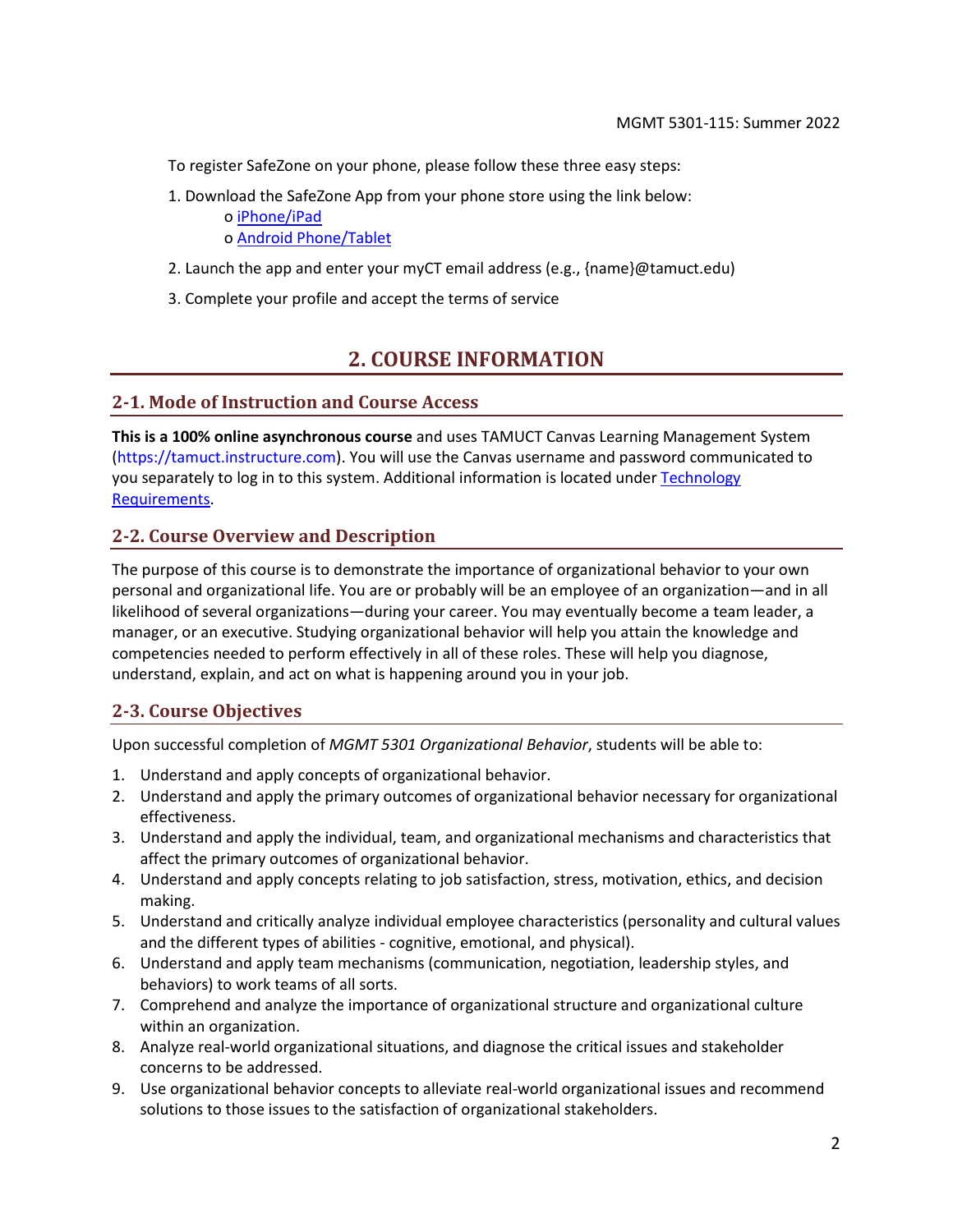- 10. 10. Understand the relevance of organizational behavior for sustainability and sustainable development.
- 11. Understand, apply, and demonstrate professionalism as described under *professional etiquette* [\(Course Requirement 8\)](#page-4-0).

## **2-4. Module Learning Outcomes**

Module level student outcomes can be viewed in the Canvas classroom at the beginning of each Module.

## **2-5. Required Readings and Videos**

The textbook is *Organizational Behavior: Improving Performance and Commitment in the Workplace (7 th Edition)* by Jason Colquitt, Jeffery Lepine, and Michael Wesson. You will not need access to Connect. The detail of our main textbook is as follows.

- Title: Organizational Behavior: Improving Performance and Commitment in the Workplace (6<sup>th</sup> Edition)
- Author: Jason Colquitt, Jeffery Lepine, and Michael Wesson
- ISBN: 978-1-260-26155-4 (or 978-1-260-51121-5)
- Publisher: McGraw-Hill
- Publication Year: 2021

<span id="page-2-0"></span>Throughout the course, you will be required to watch two movies: *Moneyball* and *Outsourced*. TAMUCT library has the online version of both movies. The link to these movies will be provided through our Canvas website.

## **3. COURSE REQUIREMENTS**

A syllabus serves as an instructional and study planning document for both faculty and students. Although every effort will be taken to complete the semester according to the syllabus, it may become necessary to make certain changes to better facilitate the academic environment. In such an event, changes will be announced in the virtual classroom and emailed to students within one week of the change decision. Following is a description of the major course assignments as well as other components that make up the total grade for this course.

#### **\* IMPORTANT NOTICE**

**All the required works in this course represent the independent work of students; teamwork will not be permitted. A student who turned in a course requirement that is a result of teamwork will receive a failing grade "F" and be referred to Student Affairs**.

## **3-1. Requirement 1: Discussions (5 discussions, 30 points each, a total of 150 points)**

Discussions are intended to create student-to-student interaction in the course as well as teach and reinforce module concepts. The detailed instruction for each discussion will be provided through Canvas. Discussions are interactive and time sensitive; therefore, contributions to **discussions will not be accepted late without written documentation of an unavoidable or unforeseeable event.**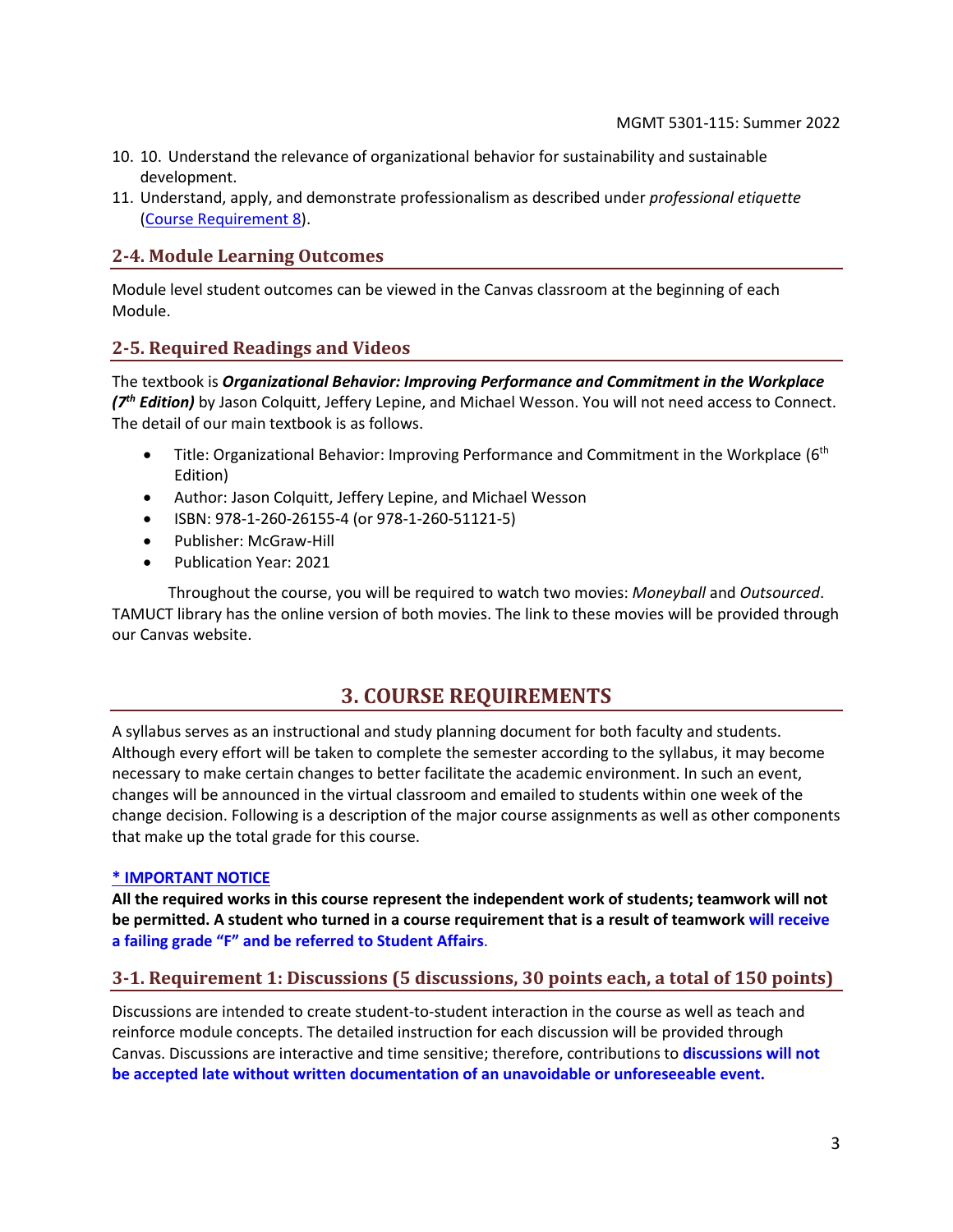**Professional Conduct Expectations:** Online netiquette and in-person professional conduct are required at all times. I reserve the right to delete student posts that violate netiquette expectations, including those posts that lack kindness, respect, and inclusive language towards students or the instructor. A student whose post lacks netiquette will be deleted and receive a 0 for that discussion. A student's behavior that is unprofessional and/or violates netiquette expectations will be viewed as a violation of professional etiquette [\(Course Requirement 8\)](#page-4-0). **A reduction in one final grade level (e.g., from A grade to B grade) will occur per case of behavior that is unprofessional and/or violates netiquette expectations.** However, I reserve the right to reduce the penalty if I believe the behavior was unintentional or very minor in impact.

## **3-2. Requirement 2: Case Study Assignments (5 assignments, 60 points per assignment, a total of 300 points)**

Case study assignments in this course are assessments of module-level learning objectives (for Modules 2 to 5), which are designed to help you practice applying course concepts to solve organizational behavior problems. *A rubric entailing the grading criteria is provided with instruction for the assignment*. An example of a case study assignment can be found in [Appendix](#page-22-0) 1.

## **3-3. Requirement 3: Chapter Review Assignments (For Chapters 4 to 16: 13 assignments, 20 points per assignment, a total of 260 points)**

Chapter review assignments in this course are qualitative assessments of your understanding of the things that you have learned in Chapters 4 to 16. In these chapters, you will be learning the key outcomes of organizational behavior (OB). The chapter review questions are designed to find answers to the following three important questions in examining the key outcomes of OB:

1) Is there any evidence that the key OB outcome that you have learned in this chapter is related to a higher level of outcomes that can benefit organizations, such as employee performance and commitment?

2) What are some methods that organizations can adopt to increase (or decrease) the level of OB outcome that you have learned in this chapter?

3) Overall, do you think organizations should care about the OB outcome that you have learned in this chapter? Why or why not?

*A rubric entailing the grading criteria is provided with instruction for the assignment*. An example of a chapter review assignment can be found in [Appendix](#page-25-0) 2.

If citations and references are needed in writing your answers for any activities (e.g., discussions and assignments) in this course, you are required to use the **American Psychological Association** (APA) formatting. **Students whose assignment includes plagiarism will receive a failing grade "F" on this course and be referred to Student Affairs.** However, I reserve the right to reduce the penalty if I believe plagiarism was unintentional or very minor in impact. Please review my policy regarding Plagiarism under **Instructor's Policies**. If you are unfamiliar with APA, I encourage you to investigate the links provided in the Orientation module.

**Case study and chapter review assignments are not accepted late without written documentation of an unavoidable or unforeseeable event preventing you from completing and turning in the assignment during the week it was available for submission.**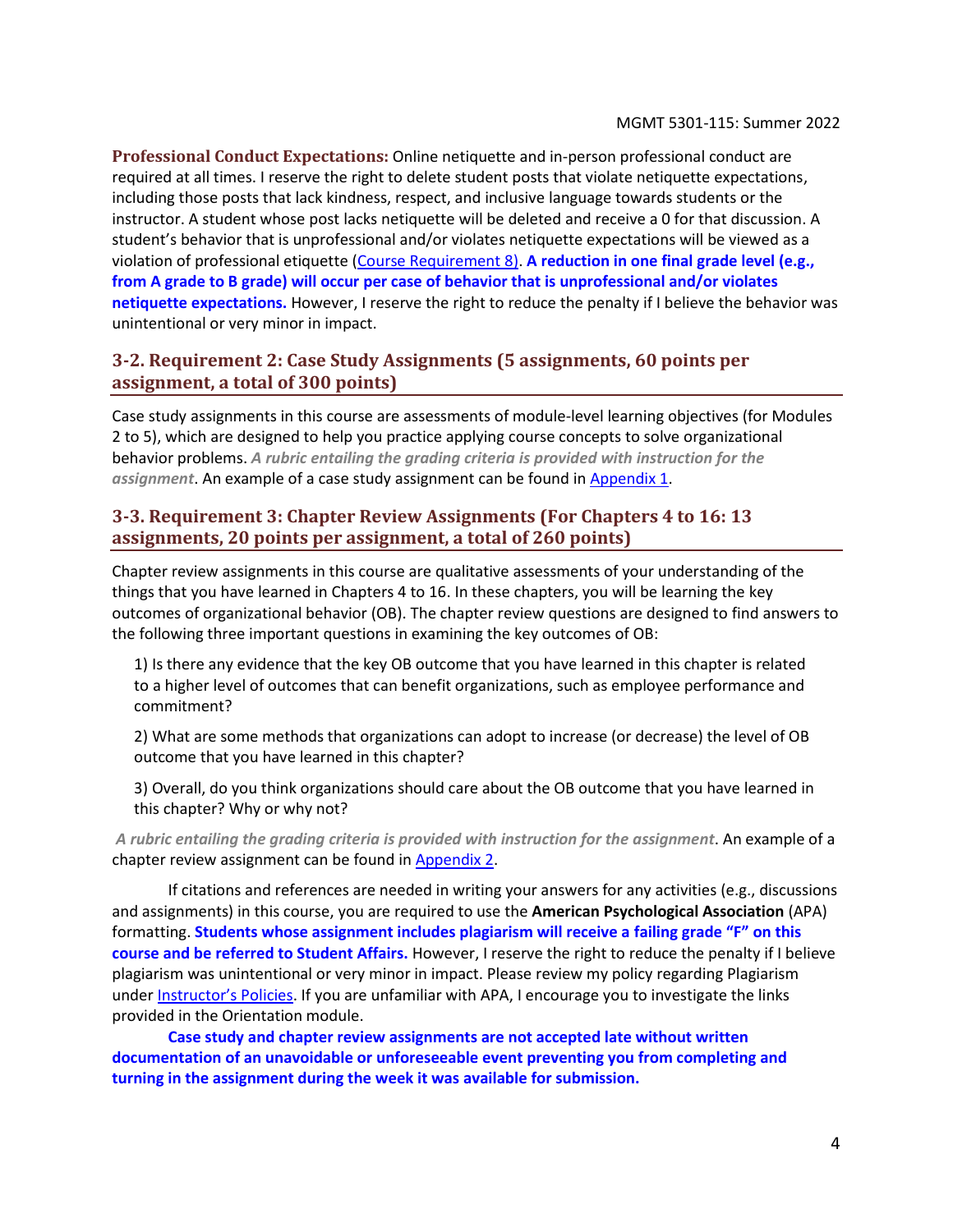## **3-4. Requirement 4: Chapter Review Quizzes (for Chapters 1 to 16: 16 review quizzes, 10 points each, a total of 160 points)**

Review quizzes are provided to ensure students are understanding concepts presented in the required readings and videos, as well as to help prepare you for the final exam. Quizzes reinforce key concepts from the required readings and videos related to module level objectives. Quizzes will be completed and submitted to Canvas, then scored automatically through TAMUCT's Web-supported Canvas application.

**Students can take each quiz twice. The higher score of the two attempts will be recorded.** Quizzes include 5 to 10 questions each and are anticipated to take approximately 15 minutes to complete. However, you may take up to 30 minutes to complete the quiz. Keep in mind that quizzes must be completed by the due date posted on the [weekly checklist.](#page-8-0) **Opportunities to complete quizzes late will only be provided with written documentation of an unavoidable or unforeseeable event.**

## **3-5. Requirement 5: Final Exam (100 points)**

There will be a final exam at the end of the semester. The exam includes 50 multiple choice and true/false questions, which **assess content from the required readings and videos**. 50 multiple choice and true/false questions will be scored automatically through TAMUCT's Web-supported Canvas application. To complete the 50 multiple choice and true/false questions, 150 minutes will be given and **must be completed in one sitting (multiple attempts are NOT allowed for this exam)**.

### **3-6. Requirement 6: Introduction (10 points)**

You need to post your introduction at the beginning of the course (10 points).

### **3-7. Requirement 7: Syllabus/Plagiarism Review Quiz (20 points)**

This quiz is provided to ensure students understand the course requirements as well as the writing requirements to successfully pass this course.

**Students can take this quiz twice. The higher score of the two attempts will be recorded.** This quiz includes 10 questions and is anticipated to take approximately 15 minutes to complete. However, you may take up to 30 minutes to complete the quiz. Keep in mind that this quiz must be completed by the due date posted on th[e weekly checklist.](#page-8-0) **Opportunities to complete the quiz late will only be provided with written documentation of an unavoidable or unforeseeable event.**

#### <span id="page-4-0"></span>**3-8. Requirement 8: Professional Etiquette**

Students are expected to embody professionalism to include the following:

- *1. Demeanor* Being polite, well-spoken, inclusive, and mature, and demonstrating tact, respect, compassion, and appreciation - not being rude, belligerent, arrogant, or aggressive.
- *2. Reliability* Following through on tasks in a timely manner and communicating unanticipated events.
- *3. Competency* Committing to learning and applying content from the course, acting in a responsible manner, and practicing sound judgment, seeking assistance when appropriate.
- *4. Ethics* Being honest and trustworthy.
- *5. Equality* Refraining from giving or seeking preferential treatment unless supported by the Office of Student Success, adhering to published policies of the university, and seeking assistance or clarification when appropriate.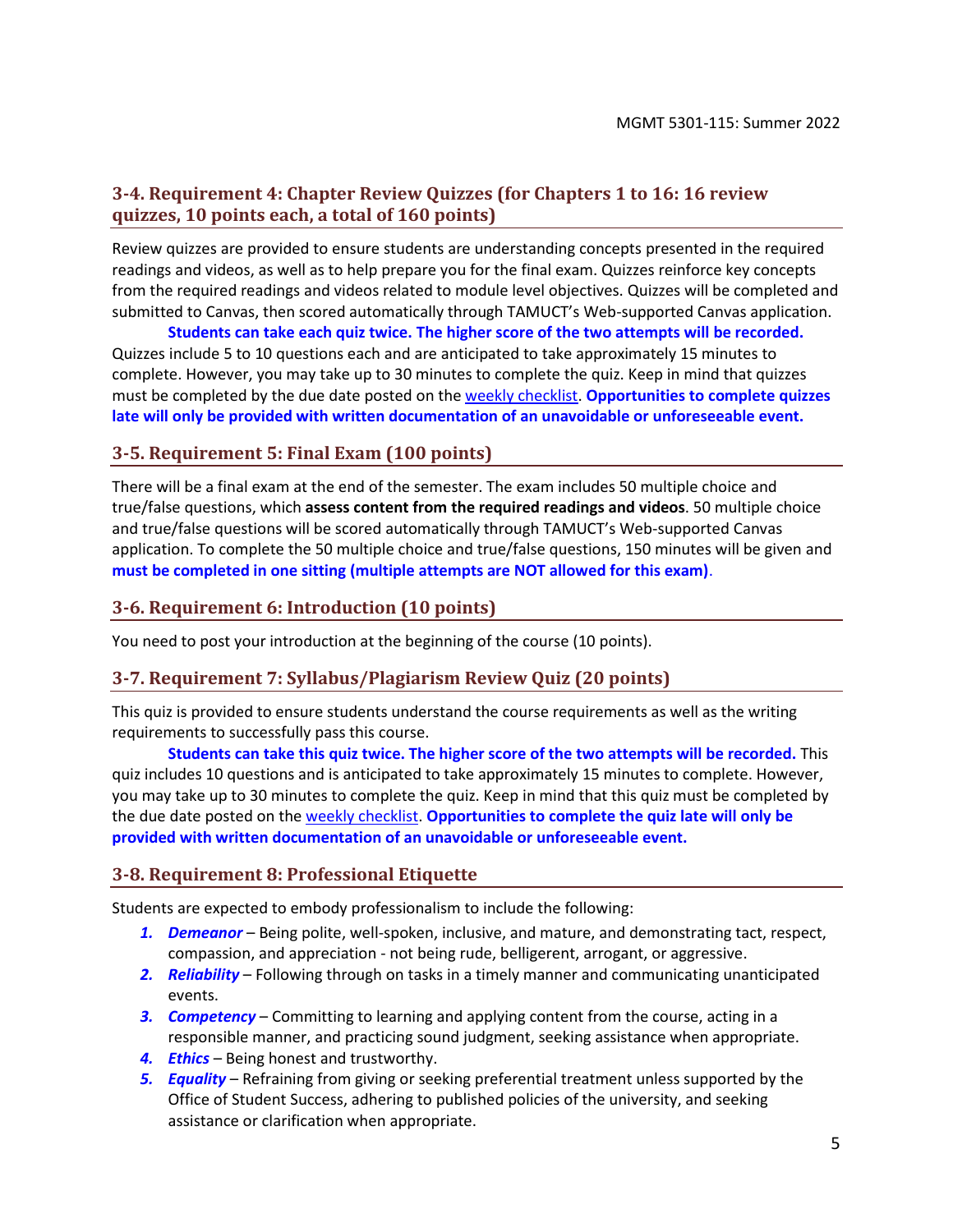**A student who violates professional etiquette in a manner that is egregious (as determined by the instructor) may result in a failing grade for the course**. A less severe penalty may be assigned by the instructor, depending on the circumstances of the situation.

#### **3-9. Bonus Assignments**

<span id="page-5-0"></span>The instructor may provide students with bonus assignments throughout the semester.

#### **3-10. Instructor Policies**

Late works: All works are due on the date designated on the [weekly checklist](#page-8-0) unless otherwise posted in the classroom announcements. **No late works will be accepted without written documentation of an unavoidable or unforeseeable event.** It is your responsibility to contact me and request the alternate assignment at the time you return to the Canvas classroom.

*Plagiarism:* **A student who turned in a plagiarized assignment will receive a failing grade "F" and a referral to Student Affairs**. However, I reserve the right to reduce the penalty if I believe plagiarism was unintentional or very minor in impact.

When you are using an idea from another source (including your past assignments from this as well as other courses) in your writing, you need to do the following two things.

**1) Cite and reference the source properly (using the APA format).**

**2) Paraphrase the original writing, so that no more than seven consecutive words are identical.**

**\* Here, a 'source' also includes your past assignments from this as well as other courses.**

**Any writing (that uses an idea from another source) that does not meet BOTH the above two criteria will be considered plagiarism.**

**How to properly cite, reference, and paraphrase are outlined in the** *Citations and References* **video in the Orientation Module. Please watch this video and cite, reference, and paraphrase accordingly.** 

*Paraphrasing others' works:* A large portion of a student's work done by paraphrasing (and thus citing and referencing) someone else's work will not be viewed as a result of independent work. A student can paraphrase, cite, and reference someone else's work to make certain points within the student's writing. However, if a too large portion of the student's submission is just a paraphrasing (and thus citing and referencing) of someone else's work, it will be viewed as "teamwork" outlined on page 3 of this syllabus. **A student who turned in a course requirement that is a result of teamwork will receive a failing grade "F" and be referred to Student Affairs**.

*Copyright of course materials:* Students should assume that all course material is copyrighted by the respective author(s). Reproduction of course material or sharing it with others through any means (e.g., directly or indirectly through various websites like Course Hero) is prohibited without consent by the author and/or course instructor. **A student whose course material(s) has been shared through any means will be viewed as violating this copyright policy. Violation of copyright is against the law and Texas A&M University-Central Texas Code of Academic Honesty. Any alleged violations will result in a failing grade "F" and a referral to Student Affairs.**

*The operation of the online course and being an online student:* Students' learning experiences will be largely impacted by interaction with the instructor and other students as part of a learning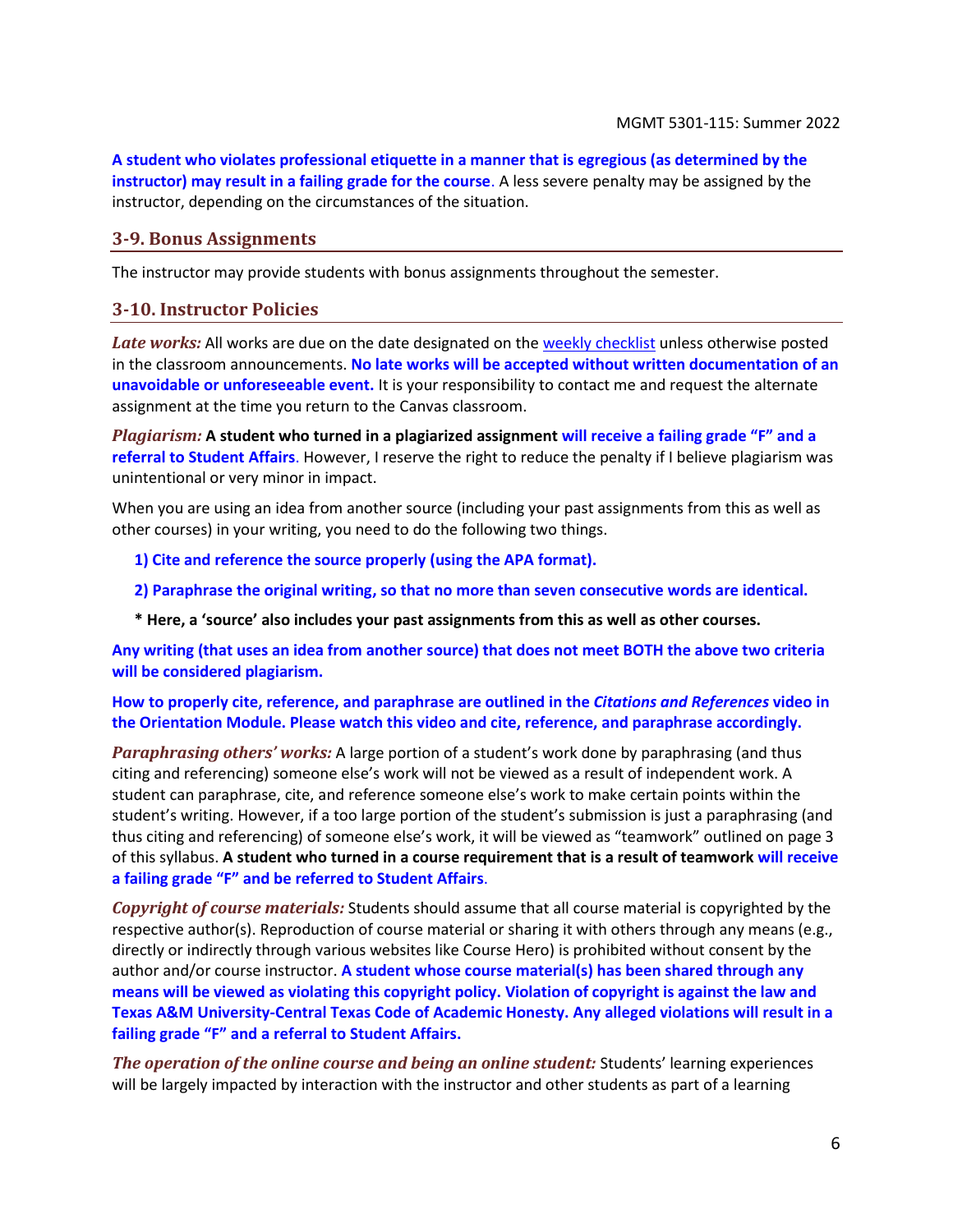community. Therefore, by registering for a web-based course, you have committed to participate in the online course activities. Plan to participate regularly.

## <span id="page-6-2"></span>**3-11. Grading Criteria**

Graded requirements support course objectives and include a combination of discussions, assignments, quizzes, and a final exam.

#### *Grade Composition:*

| Requirement                       | Percentage | <b>Detail</b>                                     |
|-----------------------------------|------------|---------------------------------------------------|
| <b>Discussion</b>                 | 15%        | 5 discussions - 30 points each: 150 points total  |
| <b>Case Study Assignments</b>     | 30%        | 5 assignments - 60 points each: 300 points total  |
| <b>Chapter Review Assignments</b> | 26%        | 13 assignments - 20 points each: 260 points total |
| <b>Chapter Review Quizzes</b>     | 16%        | 16 quizzes - 10 points each: 160 points total     |
| <b>Introduction</b>               | 1%         | 10 points total                                   |
| <b>Syllabus/Plagiarism Quiz</b>   | 2%         | 20 points total                                   |
| <b>Final Exam</b>                 | 10%        | 100 points total                                  |
| <b>Professional Etiquette</b>     |            |                                                   |
| <b>Plagiarism</b>                 |            |                                                   |
| <b>Teamwork</b>                   |            | Can be deduction (or failing) factors             |
| <b>Copyright Violation</b>        |            |                                                   |
| <b>Bonus Assignments</b>          |            | Can be an addition factor                         |
| <b>Total</b>                      | 100%       | 1,000 points total                                |

**Grades will be computed using the following point scale. A= 900 or more, B= 899-800, C= 799-700, D= 699-600, and F= 599 or less. (Grades will NOT be computed using the percentage scale in Canvas.)**

*Posting of Grades:* All student grades are anticipated to be posted in the Canvas Grade book within seven days of the submission deadline and/or close of discussions. If I am unable to return grades within this timeline, I will post an announcement in the Canvas classroom with the anticipated posting date for grades. Students should monitor their grades through this tool and report any issues or concerns immediately.

<span id="page-6-0"></span>*Submitting Course Requirements:* Please submit all course requirements (discussions, assignments, quizzes, and final exam) through our Canvas classroom.

# **4. TECHNOLOGY REQUIREMENTS AND SUPPORT**

## <span id="page-6-1"></span>**4-1. Technology Requirements**

*This course will use the TAMUCT Canvas learning management system.*

- Login to [https://tamuct.instructure.com](https://tamuct.instructure.com/) to access the course.
- Username: Your MyCT username
- Initial password: Your MyCT password

*Technology issues are not an excuse for missing a course requirement.* Make sure your computer is configured correctly and address issues well in advance of deadlines. Be sure to identify a backup plan in the event of technology issues, such as using the TAMUCT computer lab, a local library computer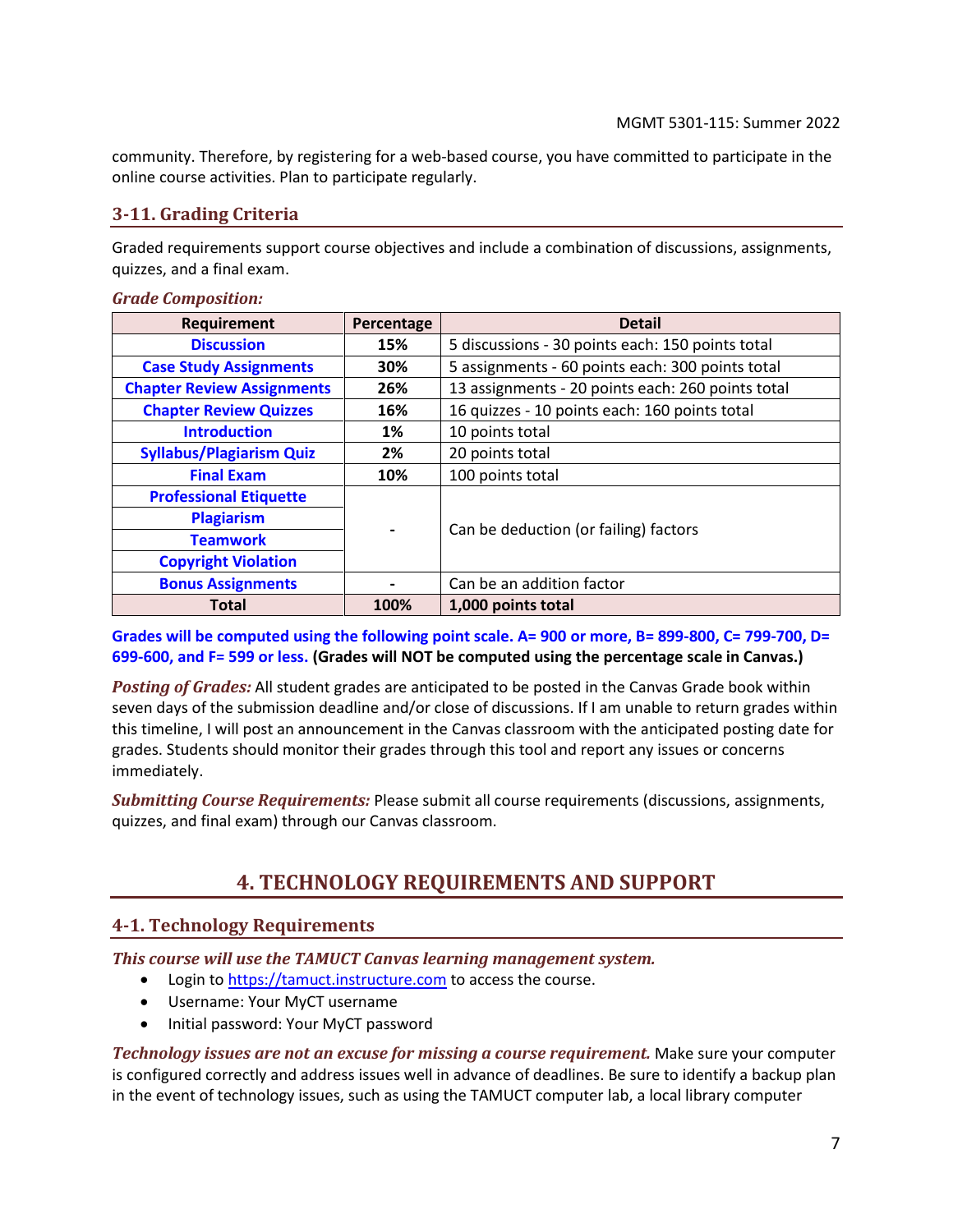where available, a backup laptop of your own, or access to a friend, neighbor, or family member's computer. If you do encounter technical difficulties, please send me an email.

## **4-2. Technology Support**

*For Canvas issues* Use the Canvas Help link located at the bottom of the left-hand menu for issues with Canvas. You can select "Chat with Canvas Support," submit a support request through "Report a Problem," or call the Canvas support line: 1-844-757-0953.

*For log-in issues* For log-in problems, students should contact Help Desk Central. They are open 24 hours a day, 7 days a week:

- Email: [helpdesk@tamu.edu](mailto:helpdesk@tamu.edu)
- Phone: (254) 519-5466
- Web Chat[: http://hdc.tamu.edu](http://hdc.tamu.edu/)

When calling for support, please let your support technician know you are a TAMUCT student.

*For course contents and requirement issues* For issues related to course content and requirements, contact th[e instructor.](#page-0-0)

**Remember, technology issues are not an excuse for missing a course requirement – make sure your computer is configured correctly, address issues well in advance of deadlines, and have a backup plan.**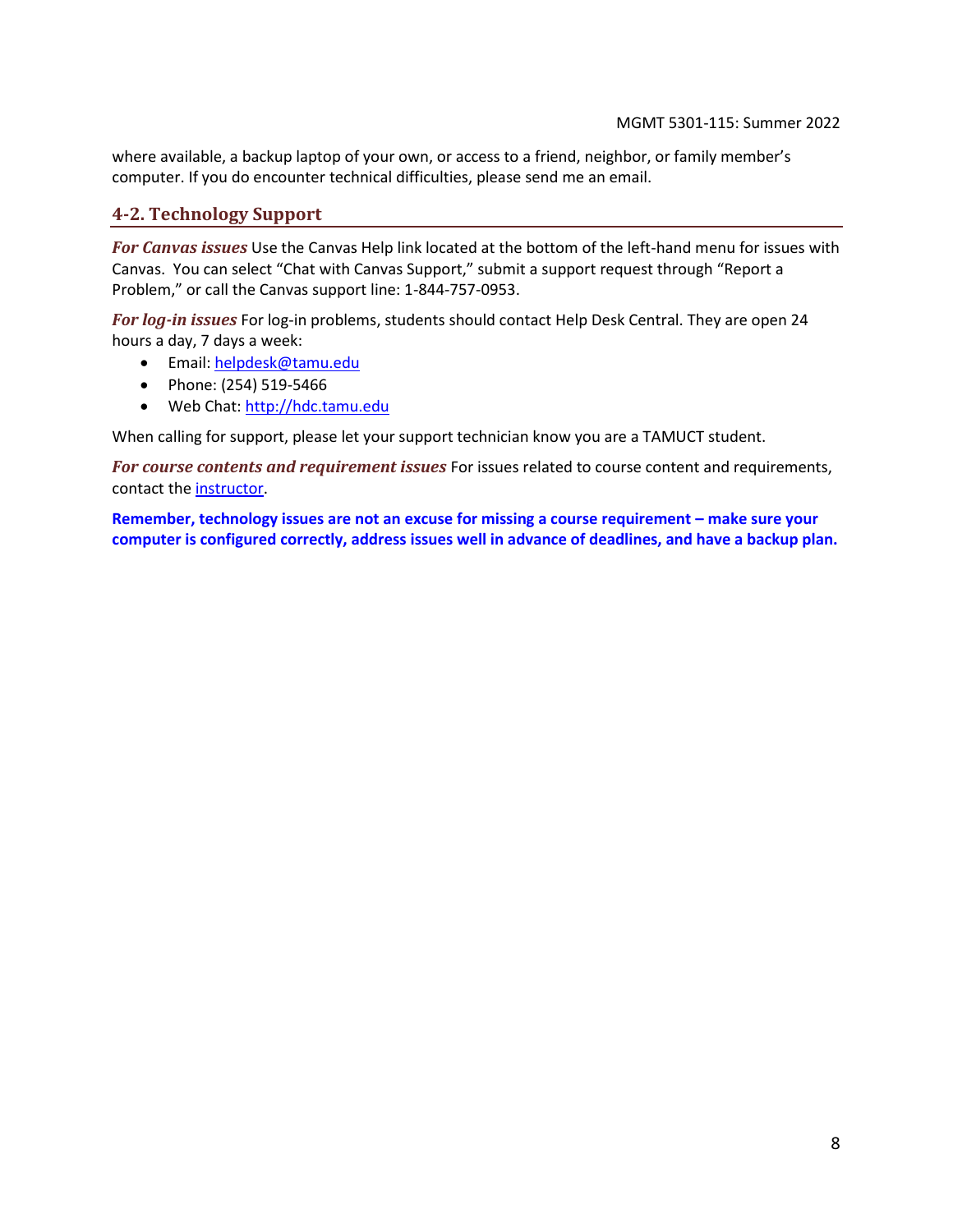## **5. WEEKLY CHECKLIST**

<span id="page-8-0"></span>This weekly checklist provides you with a list of the things that you need to do in a given week. You'll need to check off all the things on the list to be considered "complete" for that week.

Each week's work for the course will begin on Monday and end on Sunday. *Most* of the things that you need to do each week have *Friday* or *Sunday night at 11:59 p.m.* deadlines.

Course materials for a given week will be open at 12:01 a.m. on Monday of the week earlier except for Week 1. Week 1 materials will be opened on Monday of Week 1. So, except for Week 1, you'll have about two weeks to complete the required activities (e.g., quizzes and assignments) from the opening of the materials. **Course materials will not be opened in advance of this schedule**.

I reserve the right to make changes to the course schedule if the need arises. If changes are made, you will be notified in advance of the change through a posted announcement in the Canvas classroom.

For other important dates of our university (e.g., add, drop, and withdraw deadlines), please refer to the [university academic calendar.](https://www.tamuct.edu/registrar/academic-calendar.html)

#### *Week 1: June 6th, Monday – June 12th, Sunday*

#### *Orientation Module*

| Things to do                                 | <b>Points</b> | Due date                 | Where to find   | Done? |             |
|----------------------------------------------|---------------|--------------------------|-----------------|-------|-------------|
| Watch Instructor Welcome Video Message       |               |                          | Home            | □     |             |
| Read the syllabus                            |               | $\overline{\phantom{a}}$ | <b>Syllabus</b> | П     |             |
| Watch Citations and References Video         |               |                          | Modules >       |       |             |
|                                              |               |                          | Orientation     |       |             |
|                                              |               |                          | Modules $>$     |       |             |
| Read posts in the Orientation Module         |               |                          |                 |       | Orientation |
|                                              |               | June $12^{th}$ ,         | Assignments >   |       |             |
| Upload your introduction                     | 10            | Sunday                   | <b>Others</b>   |       |             |
| Complete the Syllabus/Plagiarism Review Quiz |               | June $12th$ ,            | Assignments >   |       |             |
|                                              | 20            | Sunday                   | <b>Others</b>   |       |             |

#### *Module 1 – Part 1: What is Organizational Behavior?*

| Things to do                                       | <b>Points</b> | Due date                 | Where to find         | Done? |
|----------------------------------------------------|---------------|--------------------------|-----------------------|-------|
| Watch Module 1 Introduction Video                  |               | $\overline{\phantom{0}}$ | Modules $>$           |       |
|                                                    |               |                          | Module 1              |       |
| Read Ch. 1 Introduction to Organizational Behavior |               |                          | Textbook              |       |
|                                                    |               | ۰                        | Modules $>$           |       |
| <b>Watch Required Videos</b>                       |               |                          | Module 1-Part 1       |       |
|                                                    |               | June $12^{th}$ ,         | Assignments >         |       |
| Complete Chapter 1 Review Quiz                     | 10            | <b>Sunday</b>            | <b>Chapter Review</b> |       |
|                                                    |               |                          | Quizzes               |       |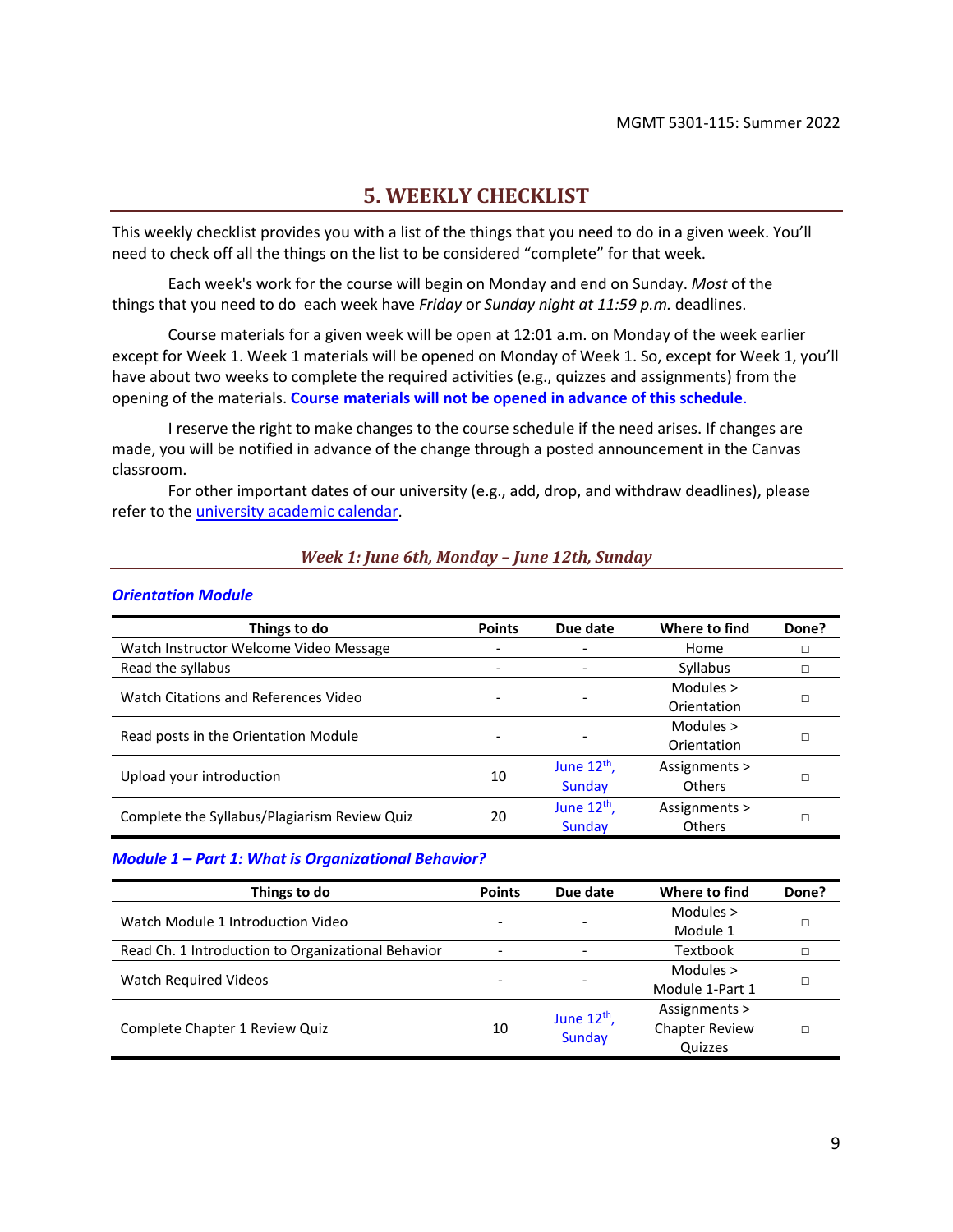## *Week 1: June 6th, Monday – June 12th, Sunday (Continued)*

## *Module 1 – Part 2: Job Performance*

| Things to do                   | <b>Points</b>            | Due date                          | Where to find         | Done? |
|--------------------------------|--------------------------|-----------------------------------|-----------------------|-------|
| Read Ch. 2 Job Performance     | $\overline{\phantom{a}}$ | $\qquad \qquad -$                 | Textbook              |       |
| Watch Required Videos          |                          | -                                 | Modules $>$           |       |
|                                |                          |                                   | Module 1-Part 2       |       |
|                                | 10                       | June $12^{th}$ ,<br><b>Sunday</b> | Assignments >         |       |
| Complete Chapter 2 Review Quiz |                          |                                   | <b>Chapter Review</b> |       |
|                                |                          |                                   | Quizzes               |       |

### *Module 1 – Part 3: Organizational Commitment*

Complete Discussion #1 (Job Performance) 30

| Things to do                         | <b>Points</b>            | Due date                          | Where to find         | Done? |
|--------------------------------------|--------------------------|-----------------------------------|-----------------------|-------|
| Read Ch. 3 Organizational Commitment | $\overline{\phantom{a}}$ | -                                 | Textbook              | п     |
| <b>Watch Required Videos</b>         |                          | $\overline{\phantom{0}}$          | Modules $>$           | П     |
|                                      |                          |                                   | Module 1-Part 3       |       |
| Complete Chapter 3 Review Quiz       | 10                       | June $12^{th}$ ,<br><b>Sunday</b> | Assignments >         | П     |
|                                      |                          |                                   | <b>Chapter Review</b> |       |
|                                      |                          |                                   | Quizzes               |       |
| <b>Discussion</b>                    |                          |                                   |                       |       |
| Things to do                         | <b>Points</b>            | Due date                          | Where to find         | Done? |

June 12<sup>th</sup>, Sunday

Assignments >

 $Discussions$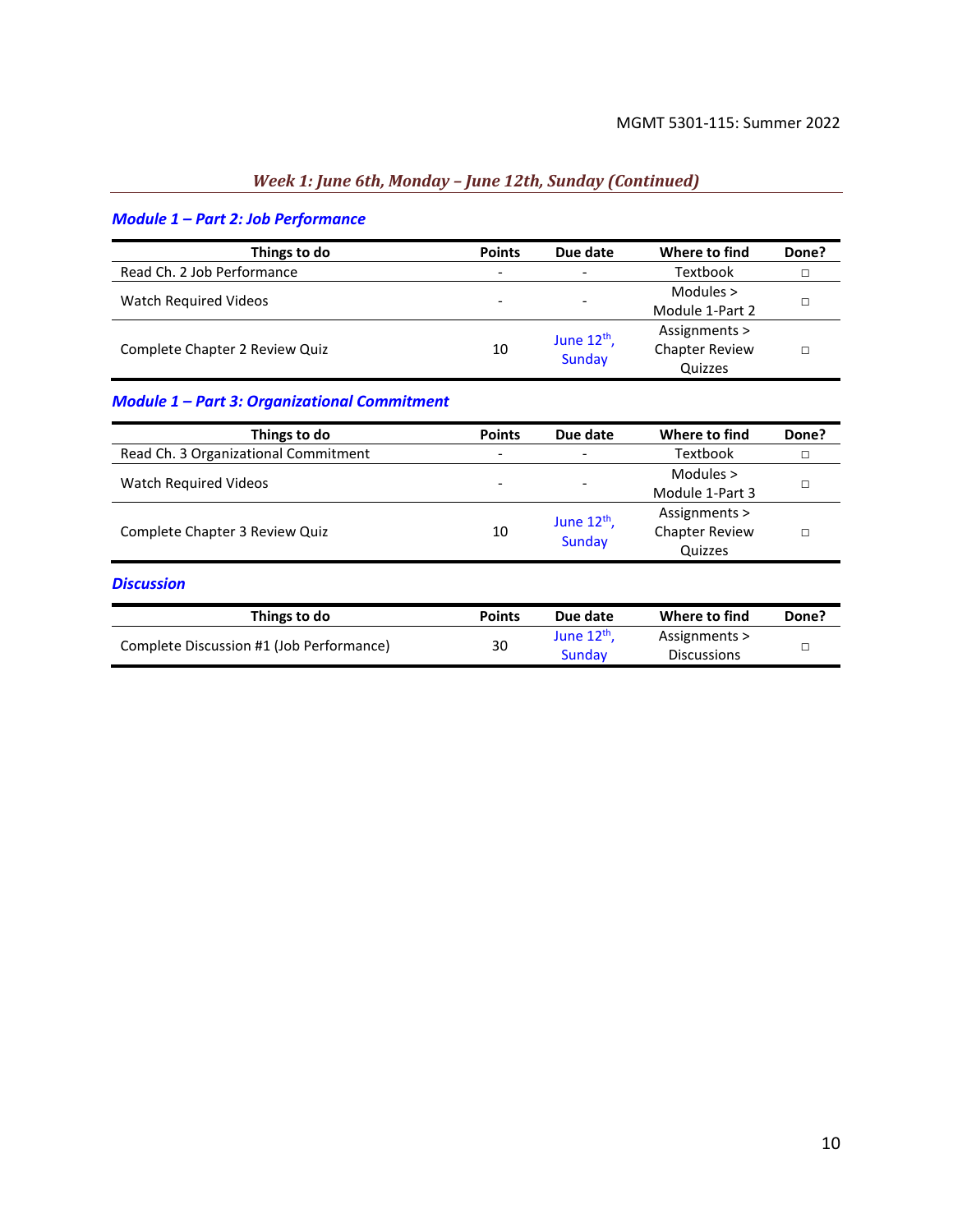<u> 1990 - Johann Barbara, martin eta </u>

## *Week 2: June 13th, Monday – June 19th, Sunday*

## *Module 2 – Part 1: Job Satisfaction*

| Things to do                         | <b>Points</b> | Due date                          | Where to find         | Done? |
|--------------------------------------|---------------|-----------------------------------|-----------------------|-------|
| Watch Module 2 Introduction Video    |               |                                   | Modules $>$           |       |
|                                      |               |                                   | Module 2              | п     |
| Read Ch. 4 Job satisfaction          |               | -                                 | Textbook              |       |
| Watch Required Videos                |               | $\qquad \qquad \blacksquare$      | Modules $>$           |       |
|                                      |               |                                   | Module 2-Part 1       |       |
|                                      | 20            | June $19th$ ,<br><b>Sunday</b>    | Assignments >         | П     |
| Complete Chapter 4 Review Assignment |               |                                   | <b>Chapter Review</b> |       |
|                                      |               |                                   | Assignments           |       |
|                                      |               |                                   | Assignments >         |       |
| Complete Chapter 4 Review Quiz       | 10            | June 19 <sup>th</sup> ,<br>Sunday | <b>Chapter Review</b> | П     |
|                                      |               |                                   | Quizzes               |       |

#### *Module 2 – Part 2: Stress*

| Things to do                         | <b>Points</b>            | Due date                                 | Where to find         | Done? |
|--------------------------------------|--------------------------|------------------------------------------|-----------------------|-------|
| Read Ch. 5 Stress                    | $\overline{\phantom{0}}$ | $\qquad \qquad -$                        | <b>Textbook</b>       |       |
| <b>Watch Required Videos</b>         |                          | $\overline{\phantom{a}}$                 | Modules $>$           |       |
|                                      |                          |                                          | Module 2-Part 2       |       |
| Complete Chapter 5 Review Assignment | 20                       | June 19 <sup>th</sup> ,<br><b>Sunday</b> | Assignments >         |       |
|                                      |                          |                                          | <b>Chapter Review</b> |       |
|                                      |                          |                                          | Assignments           |       |
| Complete Chapter 5 Review Quiz       |                          | June 19 <sup>th</sup> ,                  | Assignments >         |       |
|                                      | 10                       |                                          | <b>Chapter Review</b> |       |
|                                      |                          | <b>Sunday</b>                            | Quizzes               |       |

#### *Discussion*

| Things to do                                        | <b>Points</b> | Due date              | Where to find      | Done? |
|-----------------------------------------------------|---------------|-----------------------|--------------------|-------|
| Complete Discussion #2 (Job Characteristics Theory) | 30            | June 19 <sup>th</sup> | Assignments >      |       |
|                                                     |               | Sunday                | <b>Discussions</b> |       |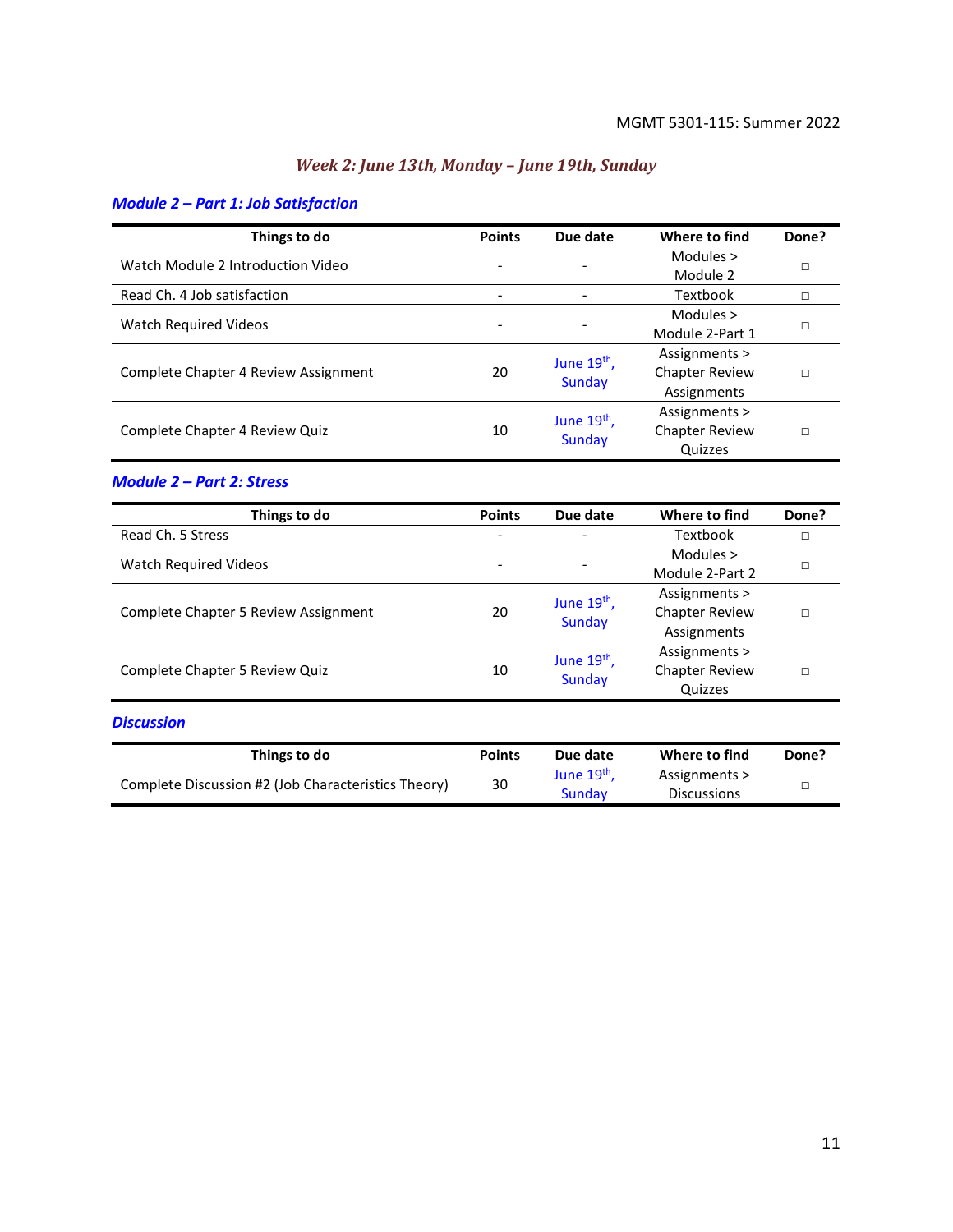<u> 1990 - Johann Barbara, martxa eta </u>

## *Week 3: June 20th, Monday – June 26th, Sunday*

| Things to do                         | <b>Points</b> | Due date                       | Where to find         | Done? |
|--------------------------------------|---------------|--------------------------------|-----------------------|-------|
| Read Ch. 6 Motivation                |               | $\overline{\phantom{a}}$       | Textbook              |       |
| Watch Required Videos                |               |                                | Modules $>$           |       |
|                                      |               |                                | Module 2-Part 3       |       |
|                                      | 20            | June $26th$ ,<br><b>Sunday</b> | Assignments >         |       |
| Complete Chapter 6 Review Assignment |               |                                | <b>Chapter Review</b> |       |
|                                      |               |                                | Assignments           |       |
| Complete Chapter 6 Review Quiz       | 10            | June $26th$ ,<br><b>Sunday</b> | Assignments >         |       |
|                                      |               |                                | <b>Chapter Review</b> |       |
|                                      |               |                                | Quizzes               |       |

#### *Module 2 – Part 3: Motivation*

## *Module 2 – Part 4: Trust, Justice, and Ethics*

| Things to do                          | <b>Points</b> | Due date                 | Where to find         | Done? |
|---------------------------------------|---------------|--------------------------|-----------------------|-------|
| Read Ch. 7 Trust, Justice, and Ethics | -             | $\overline{\phantom{a}}$ | <b>Textbook</b>       |       |
| <b>Watch Required Videos</b>          |               |                          | Modules $>$           |       |
|                                       |               |                          | Module 2-Part 4       |       |
|                                       | 20            | June $26th$ ,<br>Sunday  | Assignments >         |       |
| Complete Chapter 7 Review Assignment  |               |                          | <b>Chapter Review</b> |       |
|                                       |               |                          | Assignments           |       |
|                                       |               | June $26th$ ,            | Assignments >         |       |
| Complete Chapter 7 Review Quiz        | 10            |                          | <b>Chapter Review</b> |       |
|                                       |               | Sunday                   | Quizzes               |       |

## *Case Study Assignment*

| Things to do                                 | <b>Points</b> | Due date                          | Where to find                              | Done? |
|----------------------------------------------|---------------|-----------------------------------|--------------------------------------------|-------|
| Complete Case Study Assignment 1: Motivation | 60            | June 26 <sup>th</sup> ,<br>Sunday | Assignments ><br>Case Study<br>Assignments |       |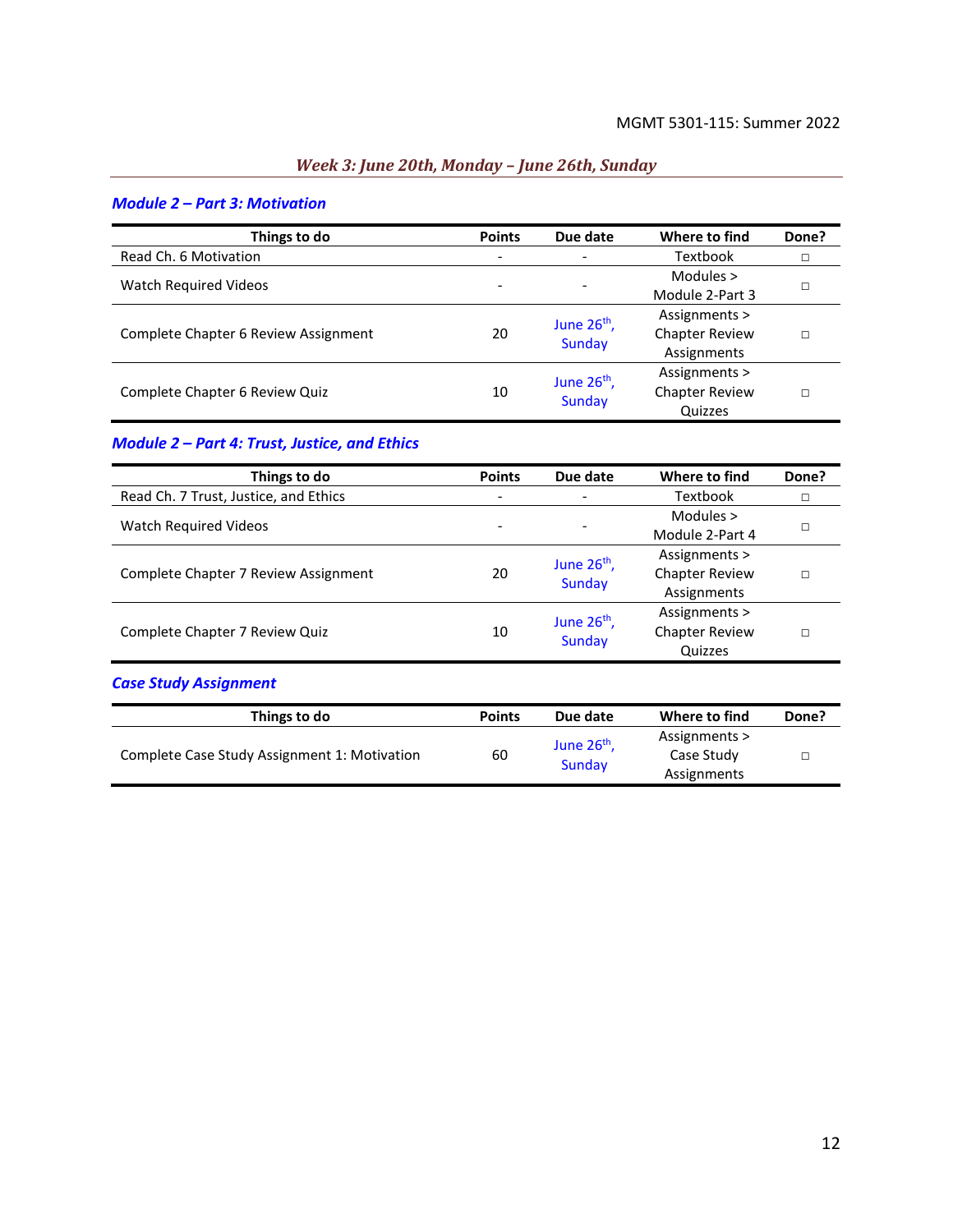<u> 1990 - Johann Barbara, martxa a</u>

## *Week 4: June 27th, Monday – July 3rd, Sunday*

## *Module 2 – Part 5: Learning and Decision Making*

| Things to do                            | <b>Points</b>            | Due date                      | Where to find         | Done? |
|-----------------------------------------|--------------------------|-------------------------------|-----------------------|-------|
|                                         |                          |                               |                       |       |
| Read Ch. 8 Learning and Decision Making | $\overline{\phantom{0}}$ |                               | Textbook              | п     |
| <b>Watch Required Videos</b>            |                          |                               | Modules >             |       |
|                                         |                          |                               | Module 2-Part 5       |       |
|                                         | 20                       | July 3rd,<br><b>Sunday</b>    | Assignments >         |       |
| Complete Chapter 8 Review Assignment    |                          |                               | <b>Chapter Review</b> |       |
|                                         |                          |                               | Assignments           |       |
|                                         |                          |                               | Assignments >         |       |
| Complete Chapter 8 Review Quiz          | 10                       | July $3rd$ ,<br><b>Sunday</b> | <b>Chapter Review</b> |       |
|                                         |                          |                               | Quizzes               |       |

## *Module 3 – Part 1: Personality and Cultural Values*

| Things to do                               | <b>Points</b> | Due date                   | Where to find         | Done? |
|--------------------------------------------|---------------|----------------------------|-----------------------|-------|
| Watch Module 3 Introduction Video          |               |                            | Modules $>$           |       |
|                                            |               |                            | Module 3              |       |
| Read Ch. 9 Personality and Cultural Values |               | ٠                          | Textbook              |       |
| Watch Required Videos                      |               |                            | Modules >             |       |
|                                            |               |                            | Module 3-Part 1       |       |
|                                            | 20            | July 3rd,<br><b>Sunday</b> | Assignments >         |       |
| Complete Chapter 9 Review Assignment       |               |                            | <b>Chapter Review</b> |       |
|                                            |               |                            | Assignments           |       |
| Complete Chapter 9 Review Quiz             |               |                            | Assignments >         |       |
|                                            | 10            | July 3rd,                  | <b>Chapter Review</b> |       |
|                                            |               | <b>Sunday</b>              | Quizzes               |       |

## *Case Study Assignment*

| Things to do                                                | <b>Points</b> | Due date                         | Where to find                              | Done? |
|-------------------------------------------------------------|---------------|----------------------------------|--------------------------------------------|-------|
| Complete Case Study Assignment 2:<br>Personality Assessment | 60            | July 3 <sup>rd</sup> ,<br>Sunday | Assignments ><br>Case Study<br>Assignments |       |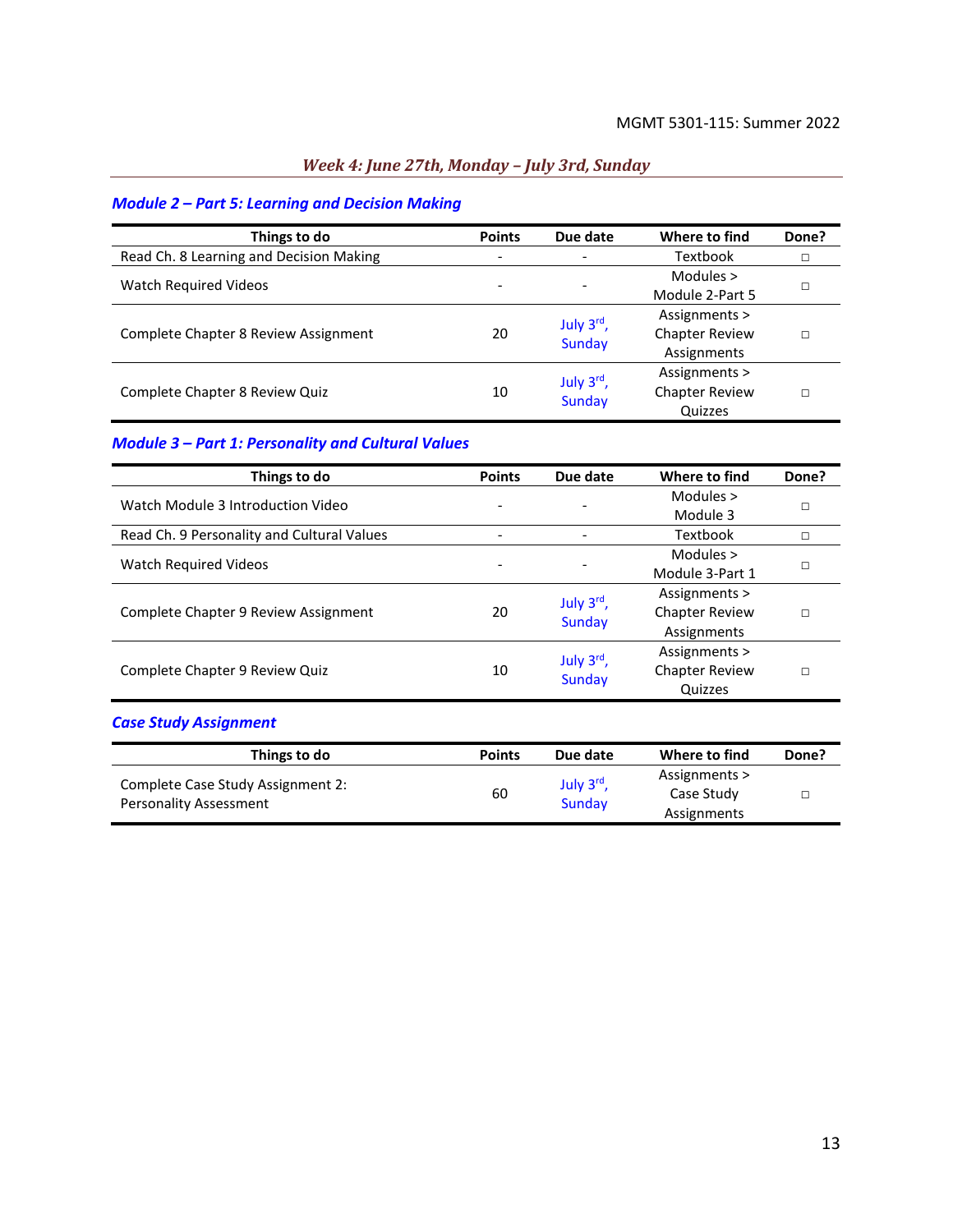# *Week 5: July 4th, Monday – July 10th, Sunday*

|                                       | <b>Points</b> | Due date                   | Where to find         | Done? |
|---------------------------------------|---------------|----------------------------|-----------------------|-------|
| Things to do                          |               |                            |                       |       |
| Read Ch. 10 Ability                   |               | $\overline{\phantom{a}}$   | Textbook              |       |
| Watch Required Videos                 |               |                            | Modules $>$           |       |
|                                       |               | $\qquad \qquad -$          | Module 3-Part 2       |       |
|                                       | 20            | July $10^{th}$ ,<br>Sunday | Assignments >         |       |
| Complete Chapter 10 Review Assignment |               |                            | <b>Chapter Review</b> |       |
|                                       |               |                            | Assignments           |       |
| Complete Chapter 10 Review Quiz       |               |                            | Assignments >         |       |
|                                       | 10            | July 10 <sup>th</sup> ,    | <b>Chapter Review</b> |       |
|                                       |               | <b>Sunday</b>              | Quizzes               |       |

#### *Module 3 – Part 2: Ability*

## *Module 4 – Part 1: Teams (Characteristics and Diversity)*

| Things to do                                     | <b>Points</b> | Due date                          | Where to find         | Done? |
|--------------------------------------------------|---------------|-----------------------------------|-----------------------|-------|
| Watch Module 4 Introduction Video                |               |                                   | Modules $>$           |       |
|                                                  |               |                                   | Module 4              |       |
| Read Ch. 11 Teams: Characteristics and Diversity |               |                                   | Textbook              |       |
| Watch Required Videos                            |               |                                   | Modules >             |       |
|                                                  |               |                                   | Module 4-Part 1       |       |
|                                                  | 20            | July 10 <sup>th</sup> ,<br>Sunday | Assignments >         |       |
| Complete Chapter 11 Review Assignment            |               |                                   | <b>Chapter Review</b> |       |
|                                                  |               |                                   | Assignments           |       |
| Complete Chapter 11 Review Quiz                  |               |                                   | Assignments >         |       |
|                                                  | 10            | July $10^{th}$ ,                  | <b>Chapter Review</b> |       |
|                                                  |               | Sunday                            | Quizzes               |       |

#### *Discussion*

| Things to do                         | <b>Points</b> | Due date              | Where to find      | Done? |
|--------------------------------------|---------------|-----------------------|--------------------|-------|
| Complete Discussion #3               | 30            | July $10^{\text{th}}$ | Assignments >      |       |
| (Personality and Ability Assessment) |               | Sundav                | <b>Discussions</b> |       |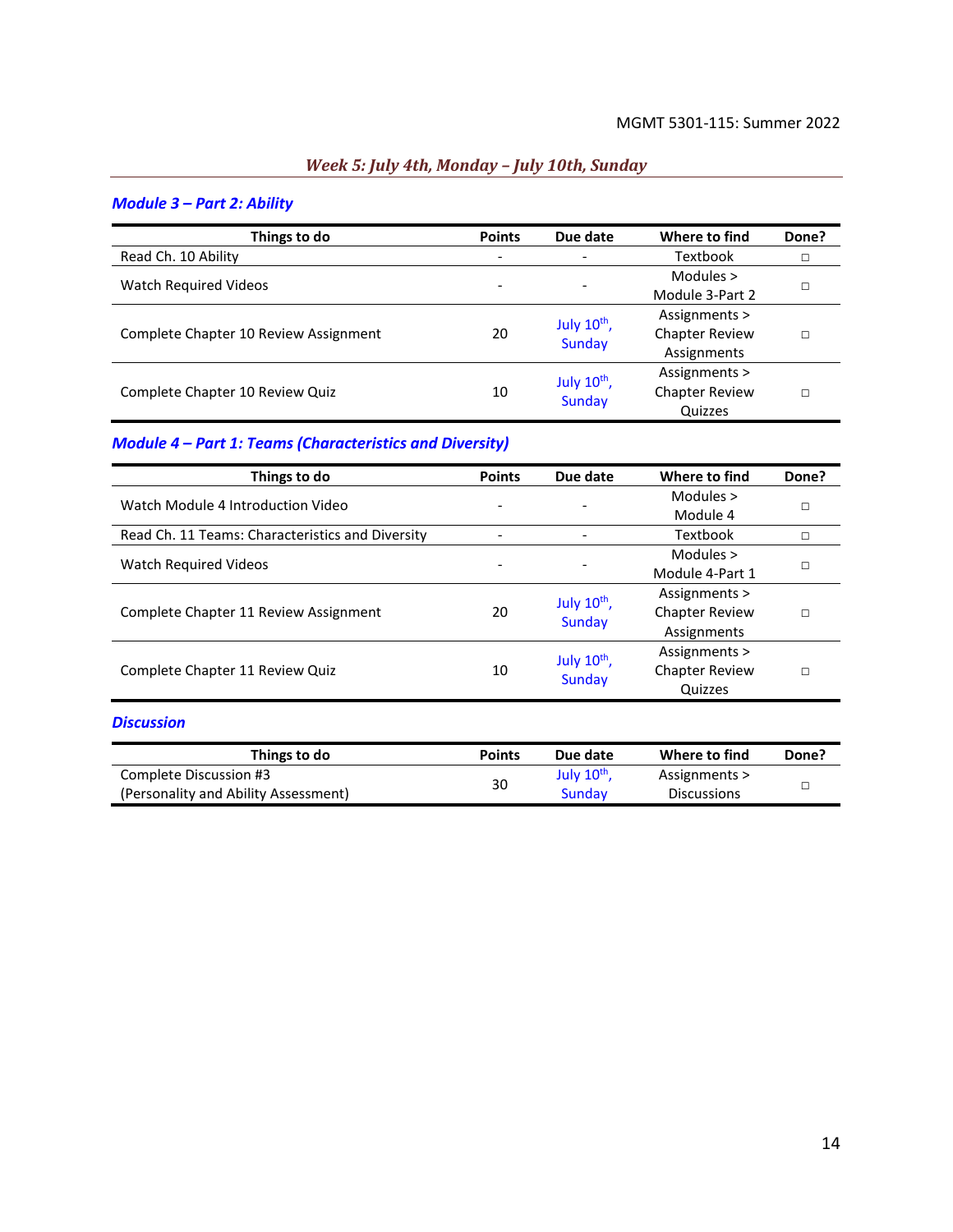## *Week 6: July 11th, Monday – July 17th, Sunday*

## *Module 4 – Part 2: Teams (Processes and Communication)*

| Things to do                                   | <b>Points</b> | Due date                       | Where to find         | Done? |
|------------------------------------------------|---------------|--------------------------------|-----------------------|-------|
| Read Ch. 12 Teams: Processes and Communication |               | $\overline{\phantom{0}}$       | Textbook              |       |
| <b>Watch Required Videos</b>                   |               |                                | Modules $>$           |       |
|                                                |               | $\overline{\phantom{0}}$       | Module 4-Part 2       |       |
| Complete Chapter 12 Review Assignment          | 20            | July $17th$ ,<br>Sunday        | Assignments >         |       |
|                                                |               |                                | <b>Chapter Review</b> |       |
|                                                |               |                                | Assignments           |       |
| Complete Chapter 12 Review Quiz                |               |                                | Assignments >         |       |
|                                                | 10            | July $17th$ ,<br><b>Sunday</b> | <b>Chapter Review</b> |       |
|                                                |               |                                | Quizzes               |       |

## *Module 4 – Part 3: Leadership (Power and Negotiation)*

| Things to do                                  | <b>Points</b>            | Due date                     | Where to find         | Done? |
|-----------------------------------------------|--------------------------|------------------------------|-----------------------|-------|
| Read Ch. 13 Leadership: Power and Negotiation | $\overline{\phantom{0}}$ | $\qquad \qquad \blacksquare$ | Textbook              |       |
| <b>Watch Required Videos</b>                  |                          |                              | Modules $>$           |       |
|                                               |                          |                              | Module 4-Part 3       |       |
| Complete Chapter 13 Review Assignment         | 20                       | July $17th$ ,                | Assignments >         |       |
|                                               |                          | Sunday                       | <b>Chapter Review</b> |       |
|                                               |                          |                              | Assignments           |       |
| Complete Chapter 13 Review Quiz               |                          | July $17th$ ,                | Assignments >         |       |
|                                               | 10                       |                              | <b>Chapter Review</b> |       |
|                                               |                          | Sunday                       | Quizzes               |       |

## *Discussion / Case Study Assignment*

| Things to do                            | <b>Points</b> | Due date      | Where to find      | Done? |
|-----------------------------------------|---------------|---------------|--------------------|-------|
| Complete Discussion #4 (Leadership)     | 30            | July $17th$ , | Assignments >      |       |
|                                         |               | Sunday        | <b>Discussions</b> |       |
| Complete Case Study Assignment 3: Teams | 60            | July $17th$ , | Assignments >      |       |
|                                         |               |               | Case Study         |       |
|                                         |               | Sunday        | Assignments        |       |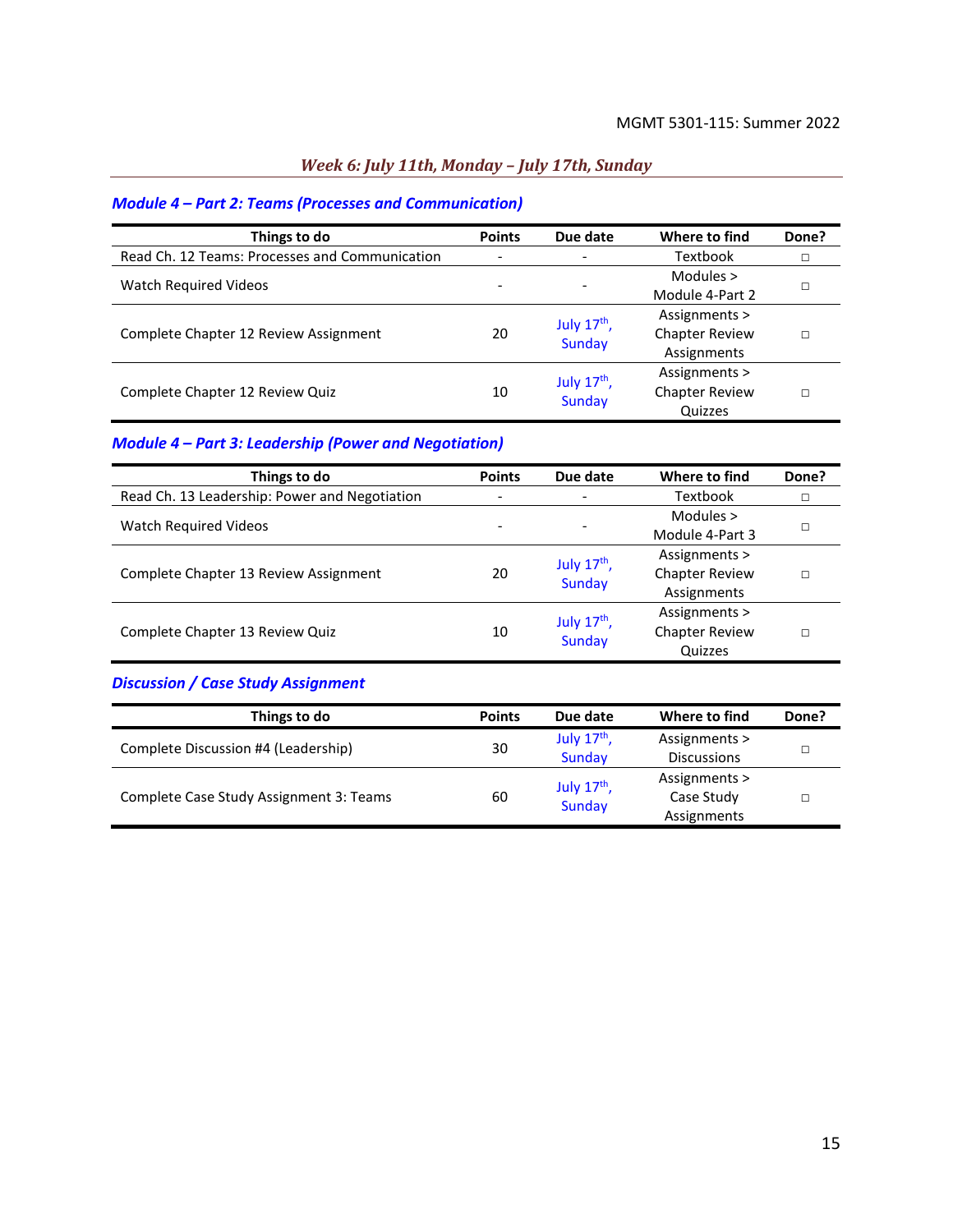## *Week 7: July 18th, Monday – July 24th, Sunday*

## *Module 4 – Part 4: Leadership (Styles and Behaviors)*

| Things to do                                 | <b>Points</b>            | Due date                   | Where to find         | Done? |
|----------------------------------------------|--------------------------|----------------------------|-----------------------|-------|
| Read Ch. 14 Leadership: Styles and Behaviors | $\overline{\phantom{a}}$ |                            | <b>Textbook</b>       |       |
| <b>Watch Required Videos</b>                 |                          |                            | Modules $>$           |       |
|                                              |                          |                            | Module 4-Part 4       |       |
| Complete Chapter 14 Review Assignment        | 20                       | July $24th$ ,              | Assignments >         |       |
|                                              |                          | <b>Sunday</b>              | <b>Chapter Review</b> |       |
|                                              |                          |                            | Assignments           |       |
|                                              |                          |                            | Assignments >         |       |
| Complete Chapter 14 Review Quiz              | 10                       | July $24^{th}$ ,<br>Sunday | <b>Chapter Review</b> |       |
|                                              |                          |                            | Quizzes               |       |

## *Module 5 – Part 1: Organizational Structure*

| Things to do                          | <b>Points</b> | Due date                | Where to find         | Done? |
|---------------------------------------|---------------|-------------------------|-----------------------|-------|
| Watch Module 5 Introduction Video     |               |                         | Modules $>$           |       |
|                                       |               |                         | Module 5              | П     |
| Read Ch. 15 Organizational Structure  |               |                         | Textbook              |       |
| <b>Watch Required Videos</b>          |               |                         | Modules $>$           |       |
|                                       |               |                         | Module 5-Part 1       |       |
|                                       |               | July $24th$ ,<br>Sunday | Assignments >         | П     |
| Complete Chapter 15 Review Assignment | 20            |                         | <b>Chapter Review</b> |       |
|                                       |               |                         | Assignments           |       |
| Complete Chapter 15 Review Quiz       |               |                         | Assignments >         |       |
|                                       | 10            | July $24th$ ,           | <b>Chapter Review</b> | П     |
|                                       |               | <b>Sunday</b>           | Quizzes               |       |

## *Discussion / Case Study Assignment*

| Things to do                                                           | <b>Points</b> | Due date      | Where to find      | Done? |
|------------------------------------------------------------------------|---------------|---------------|--------------------|-------|
| Complete Discussion #5 (Organizational Structure)                      | 30            | July $24th$ , | Assignments >      |       |
|                                                                        |               | Sunday        | <b>Discussions</b> |       |
| Complete Case Study Assignment 4:<br>Leadership in the movie Moneyball | 60            |               | Assignments >      |       |
|                                                                        |               | July $24th$ , | Case Study         |       |
|                                                                        |               | Sunday        | Assignments        |       |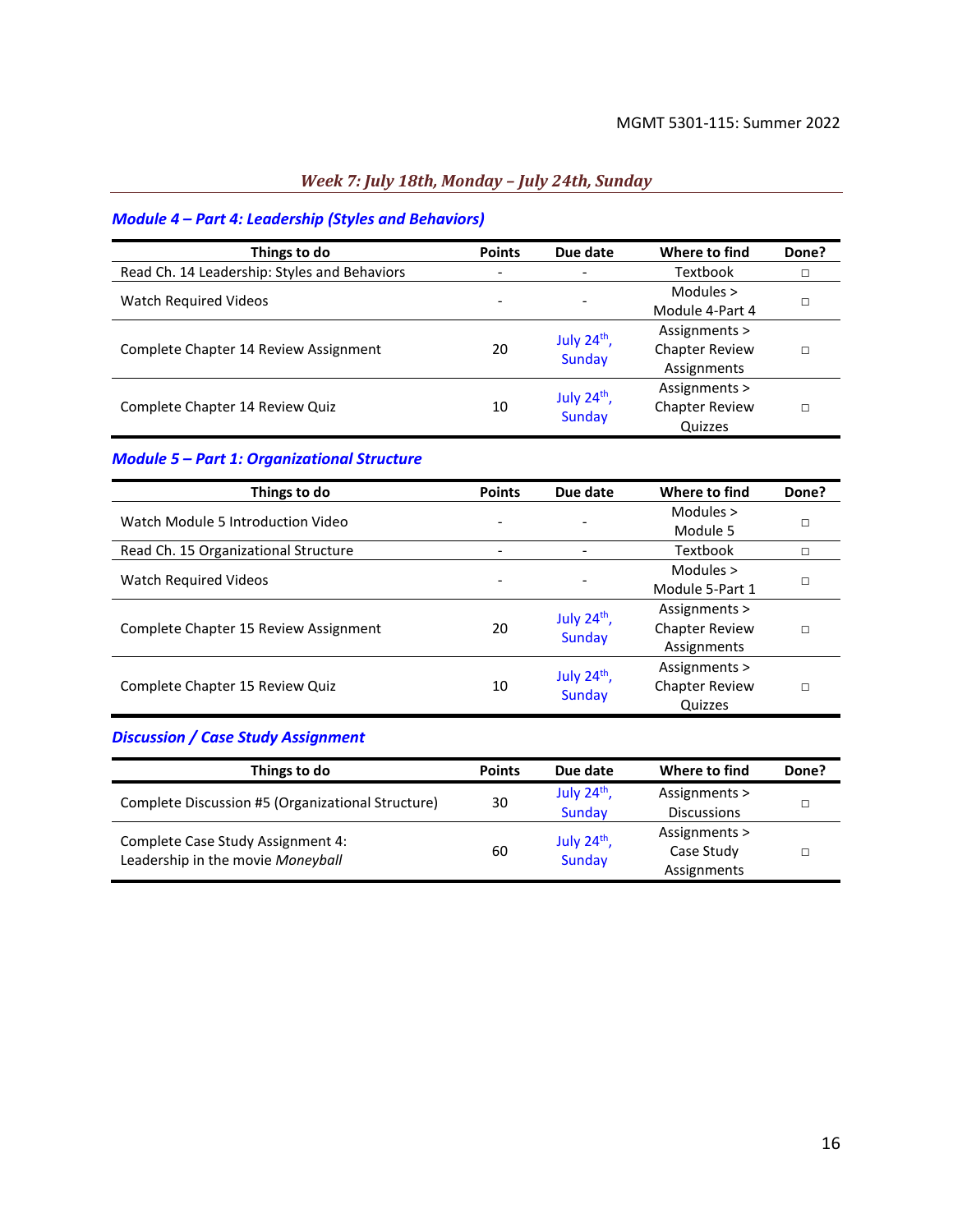## *Week 8: July 25th, Monday – July 29th, Friday*

## *Module 5 – Part 2: Organizational Culture*

| Things to do                                                                                        | <b>Points</b> | Due date                          | Where to find                                         | Done?  |
|-----------------------------------------------------------------------------------------------------|---------------|-----------------------------------|-------------------------------------------------------|--------|
| Read Ch. 16 Organizational Culture                                                                  |               |                                   | Textbook                                              | $\Box$ |
| Watch Required Videos                                                                               |               |                                   | Modules ><br>Module 5-Part 2                          | п      |
| Complete Chapter 16 Review Assignment                                                               | 20            | July 29 <sup>th</sup> ,<br>Friday | Assignments ><br><b>Chapter Review</b><br>Assignments | $\Box$ |
| Complete Chapter 16 Review Quiz                                                                     | 10            | July 29th,<br>Friday              | Assignments ><br><b>Chapter Review</b><br>Quizzes     | $\Box$ |
| <b>Case Study Assignment</b>                                                                        |               |                                   |                                                       |        |
| Things to do                                                                                        | <b>Points</b> | Due date                          | Where to find                                         | Done?  |
| Complete Case Study Assignment 5:<br>National and Organizational Culture in the Movie<br>Outsourced | 60            | July $29^{th}$ ,<br>Friday        | Assignments ><br>Case Study<br>Assignments            | П      |
| <b>Final Exam</b>                                                                                   |               |                                   |                                                       |        |
| Things to do                                                                                        | <b>Points</b> | Due date                          | Where to find                                         | Done?  |
| Complete Final Exam                                                                                 | 100           | July 29 <sup>th</sup> ,<br>Friday | Assignments ><br><b>Final Exam</b>                    | П      |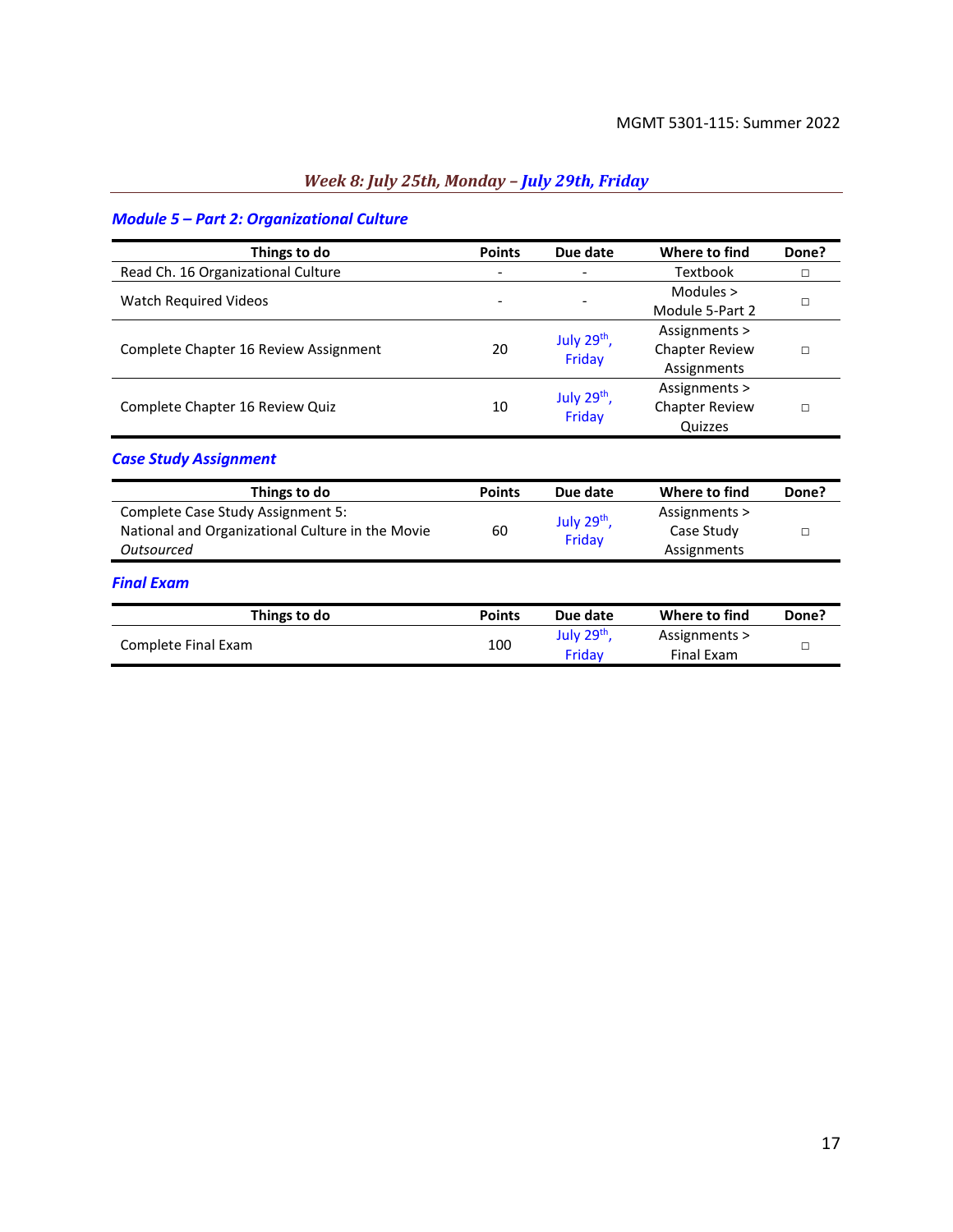# **6. COURSE AND UNIVERSITY PROCEDURES AND POLICIES**

## <span id="page-17-0"></span>**6-1. Drop Policy**

If you need to drop this class, you must complete th[e Drop Request Dynamic Form](https://federation.ngwebsolutions.com/sp/startSSO.ping?PartnerIdpId=https://eis-prod.ec.tamuct.edu:443/samlsso&SpSessionAuthnAdapterId=tamuctDF&TargetResource=https%3a%2f%2fdynamicforms.ngwebsolutions.com%2fSubmit%2fStart%2f53b8369e-0502-4f36-be43-f02a4202f612) through Warrior Web.

Faculty cannot drop students; this is always the responsibility of the student. The Registrar's Office will provide a deadline on the Academic Calendar for which the form must be completed. Once you submit the completed form to the Registrar's Office, you must go into Warrior Web and confirm that you are no longer enrolled. If you still show as enrolled, FOLLOW-UP with the Registrar's Office immediately. You are to attend class until the procedure is complete to avoid the penalty for absence. Should you miss the drop deadline or fail to follow the procedure, you will receive an F in the course, which may affect your financial aid and/or VA educational benefits.

## **6-2. Academic Integrity**

Texas A&M University-Central Texas values the integrity of the academic enterprise and strives for the highest standards of academic conduct. A&M-Central Texas expects its students, faculty, and staff to support the adherence to high standards of personal and scholarly conduct to preserve the honor and integrity of the creative community. Any deviation by students from this expectation may result in a failing grade for the assignment and potentially a failing grade for the course. All academic misconduct concerns will be referred to the Office of Student Conduct. When in doubt about collaboration, citation, or any issue, please contact your instructor before taking a course of action.

For more information regarding the Student Conduct process, visit the following web page. [\[https://www.tamuct.edu/student-affairs/student-conduct.html\]](https://www.tamuct.edu/student-affairs/student-conduct.html).

If you know of potential honor violations by other students, you may submit a report through the following web page.

[\[https://cm.maxient.com/reportingform.php?TAMUCentralTexas&layout\\_id=0\]](https://cm.maxient.com/reportingform.php?TAMUCentralTexas&layout_id=0).

#### **6-3. Academic Accommodations**

At Texas A&M University-Central Texas, we value an inclusive learning environment where every student has an equal chance to succeed and has the right to a barrier-free education. The Warrior Center for Student Success, Equity, and Inclusion is responsible for ensuring that students with a disability receive equal access to the university's programs, services, and activities. If you believe you have a disability requiring reasonable accommodations, please contact the Office of Access and Inclusion, WH-212; or call (254) 501-5836. Any information you provide is private and confidential and will be treated as such.

For more information, please visit our Access & Inclusion Canvas page (log-in required) [\[https://tamuct.instructure.com/courses/717\]](https://tamuct.instructure.com/courses/717)

### **6-4. Important information for Pregnant and/or Parenting Students**

Texas A&M University-Central Texas supports students who are pregnant and/or parenting. In accordance with requirements of Title IX and related guidance from the US Department of Education's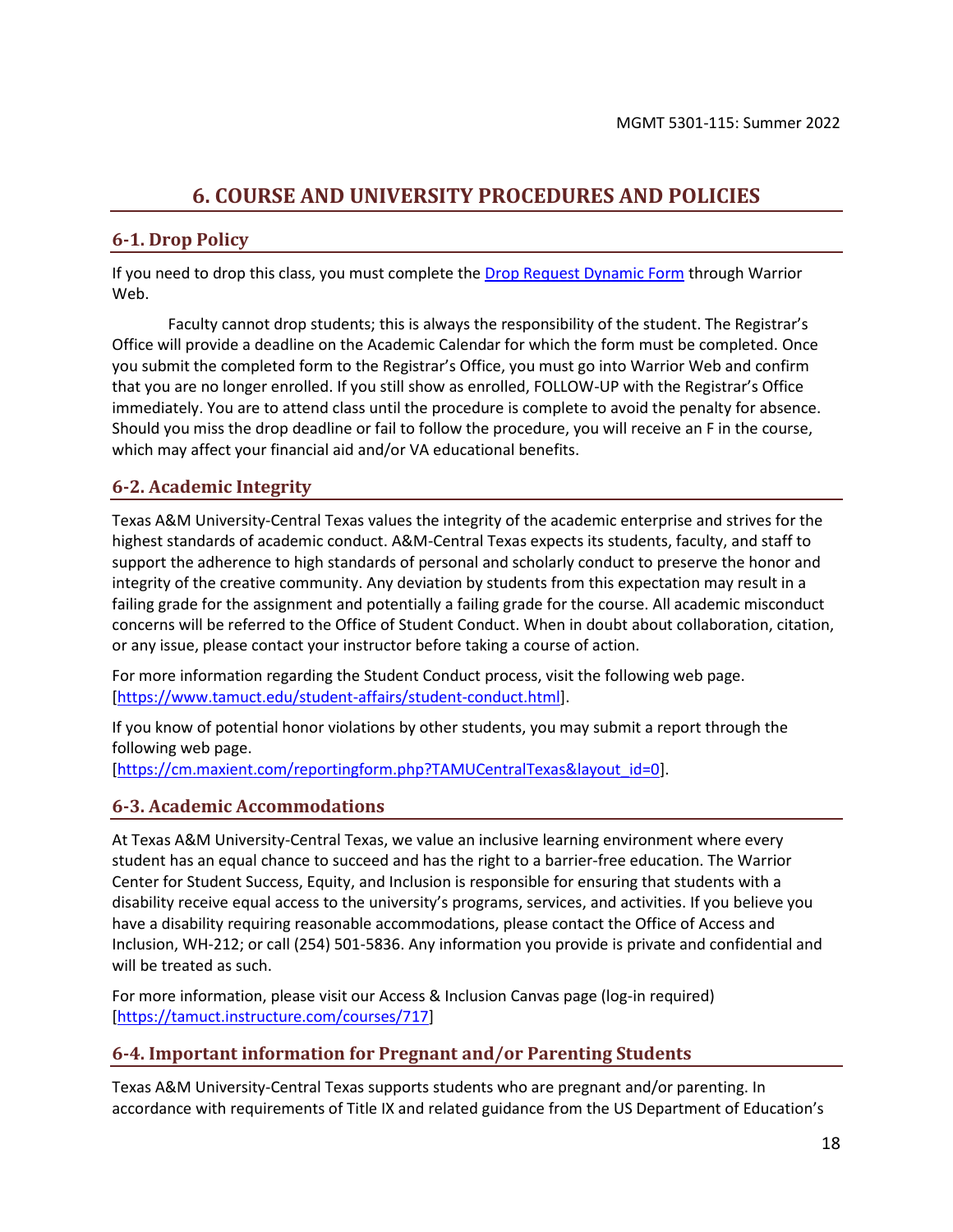Office of Civil Rights, the Dean of Student Affairs Office can assist students who are pregnant and/or parenting in seeking accommodations related to pregnancy and/or parenting. Students should seek out assistance as early in the pregnancy as possible. For more information, please visit the [Student Affairs](https://www.tamuct.edu/student-affairs/index.html) web page. Students may also contact the institution's Title IX Coordinator. If you would like to read more about these requirements and guidelines online, please visit the website [\[http://www2.ed.gov/about/offices/list/ocr/docs/pregnancy.pdf\]](http://www2.ed.gov/about/offices/list/ocr/docs/pregnancy.pdf).

Title IX of the Education Amendments Act of 1972 prohibits discrimination on the basis of sex and gender–including pregnancy, parenting, and all related conditions. A&M-Central Texas is able to provide flexible and individualized reasonable accommodation to pregnant and parenting students. All pregnant and parenting students should contact the Associate Dean in the Division of Student Affairs at (254) 501-5909 to seek out assistance. Students may also contact the University's Title IX Coordinator.

#### **6-5. Tutoring**

Tutoring is available to all A&M-Central Texas students, both virtually and in-person. Student success coaching is available online upon request.

If you have a question, are interested in becoming a tutor, or are in need of success coaching, contact the Warrior Center for Student Success, Equity and Inclusion at (254) 501-5836, or visit the Warrior Center at 212 Warrior Hall, or by emailing [WarriorCenter@tamuct.edu.](mailto:WarriorCenter@tamuct.edu)

To schedule tutoring sessions and view tutor availability, please visi[t Tutor Matching Services](https://tutormatchingservice.com/TAMUCT) or visit the Tutoring Center in 111 Warrior Hall.

Chat live with a remote tutor 24/7 for almost any subject from your computer! Tutor.com is an online tutoring platform that enables A&M-Central Texas students to log in and receive online tutoring support at no additional cost. This tool provides tutoring in over 40 subject areas except for writing support. Access Tutor.com through Canvas.

### **6-6. The University Writing Center**

Located in Warrior Hall 416, the University Writing Center (UWC) at Texas A&M University–Central Texas (A&M–Central Texas) is a free service open to all A&M–Central Texas students. For the Summer 2022 semester, the hours of operation are from 10:00 a.m.-4:00 p.m. Monday thru Thursday in Warrior Hall 416 (with online tutoring available every hour as well), with satellite hours available online only Monday thru Thursday from 6:00-9:00 p.m. and most Saturdays from 12:00-3:00 p.m.

Tutors are prepared to help writers of all levels and abilities at any stage of the writing process. While tutors will not write, edit, or grade papers, they will assist students in developing more effective composing practices. By providing a practice audience for students' ideas and writing, our tutors highlight the ways in which they read and interpret students' texts, offering guidance and support throughout the various stages of the writing process. In addition, students may work independently in the UWC by checking out a laptop that runs the Microsoft Office suite and connects to WIFI or by consulting our resources on writing, including all of the relevant style guides. Whether you need help brainstorming ideas, organizing an essay, proofreading, understanding proper citation practices, or just want a quiet place to work, the UWC is here to help!

Students may arrange a one-to-one session with a trained and experienced writing tutor by making an appointment vi[a WCOnline.](https://tamuct.mywconline.com/) In addition, you can email Dr. Bruce Bowles Jr. at bruce.bowles@tamuct.edu if you have any questions about the UWC, need any assistance with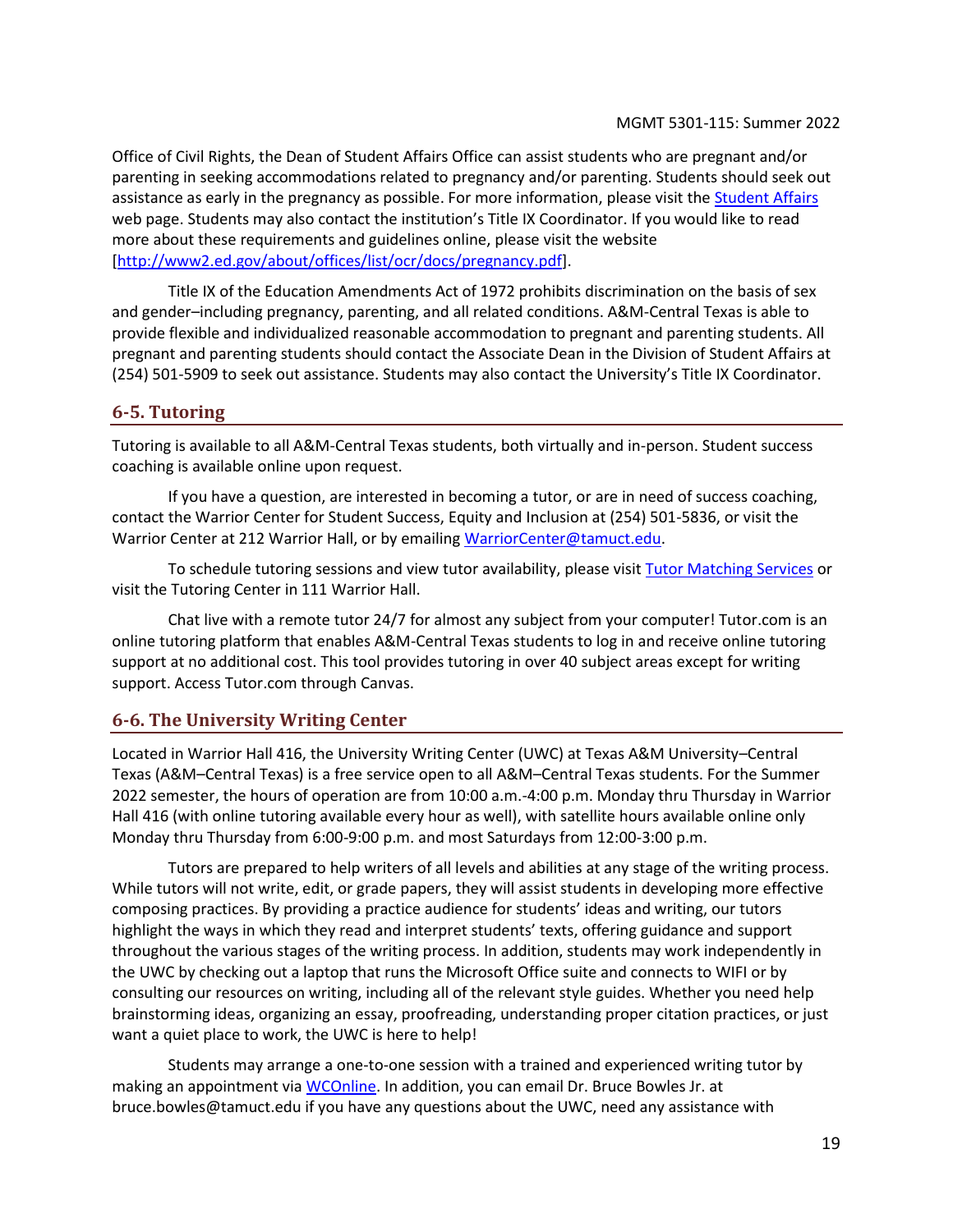scheduling, or would like to schedule a recurring appointment with your favorite tutor by making an appointment via [WCOnline.](https://tamuct.mywconline.com/) In addition, you can email Dr. Bruce Bowles Jr. at bruce.bowles@tamuct.edu if you have any questions about the UWC, need any assistance with scheduling, or would like to schedule a recurring appointment with your favorite tutor.

## **6-7. University Library**

The University Library provides many services in support of research across campus and at a distance. We offer over 200 electronic databases containing approximately 400,000 eBooks and 82,000 journals, in addition to the 96,000 items in our print collection, which can be mailed to students who live more than 50 miles from campus. Research guides for each subject taught at A&M-Central Texas are available through our website to help students navigate these resources. On campus, the library offers technology, including cameras, laptops, microphones, webcams, and digital sound recorders.

Research assistance from a librarian is also available 24 hours a day through our online chat service and at the reference desk when the library is open. Research sessions can be scheduled for more comprehensive assistance and may take place virtually through WebEx, Microsoft Teams, or in-person at the library. [Schedule an appointment here.](https://tamuct.libcal.com/appointments/?g=6956) Assistance may cover many topics, including how to find articles in peer-reviewed journals, how to cite resources, and how to piece together research for written assignments.

Our 27,000-square-foot facility on the A&M-Central Texas main campus includes student lounges, private study rooms, group work spaces, computer labs, family areas suitable for all ages, and many other features. Services such as interlibrary loan, TexShare, binding, and laminating are available. The library frequently offers workshops, tours, readings, and other events. For more information, please visit ou[r Library website.](http://tamuct.libguides.com/index)

# **7. FREQUENTLY ASKED QUESTIONS (FAQs)**

#### <span id="page-19-0"></span>**FAQ 1. Can the course contents be opened in advance?**

**Answer:** No, course materials will not be opened in advance of the schedule outlined in section ['5](#page-8-0). [Weekly Checklist'](#page-8-0). I develop course content and make adjustments to course materials during semesters for a better student learning experience.

#### **FAQ 2. I have missed an assignment deadline. Can you extend the deadline for me?**

**Answer:** Yes, but ONLY IF the reason for missing the deadline is due to an unavoidable or unforeseeable event. You'll also need to provide me with written documentation that verifies the reason.

#### **FAQ 3. The reason that I have missed the assignment is private. So, I cannot provide you with a reason or documentation. Can you extend the deadline for me?**

**Answer:** I value your privacy. However, in this case, I cannot provide you with a deadline extension. I have to be fair to other students, and I have to apply the same standard for a deadline extension to everyone.

#### **FAQ 4. I finished the assignment before the deadline. But I wasn't able to submit the assignment in time because there was a problem with my internet. Can you extend the deadline for me?**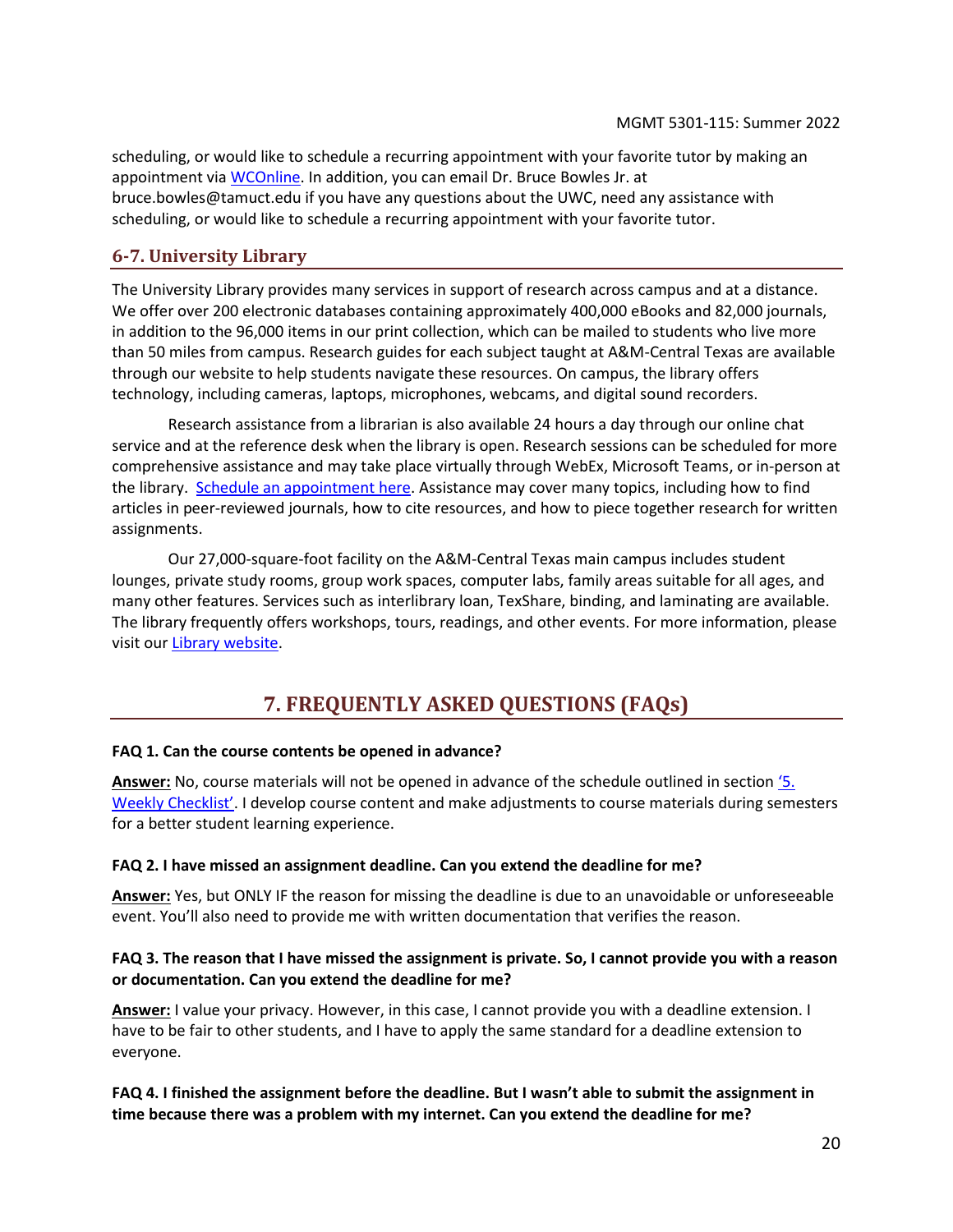**Answer:** Yes, I understand that this can happen, and you can submit your assignment late. However, in this case, your submitted assignment (either in word or pdf file format) should have been "last modified" before the deadline (this can be verified through the 'properties' menu in the word or pdf program). If your file has been last modified after the deadline (for whichever reason, including the case that your file's last modified time cannot be verified), I cannot accept your assignment. Again, I have to be fair to other students, and I have to apply the same standard for a deadline extension to everyone.

#### **FAQ 5. I have copy-and-pasted a writing that is more than seven consecutive words from another source. However, I have clearly cited the source in my assignment. Is this plagiarism?**

**Answer:** Yes, that will be viewed as plagiarism in this course because seven or more consecutive words are identical to a writing from another source. For your writing to be free of plagiarism controversy, you need to paraphrase the original writing so that less than seven or more consecutive words are identical to a writing from another source.

#### **FAQ 6. I have copy-and-pasted a writing that is more than seven consecutive words from my past assignment in another course. Is this plagiarism?**

**Answer:** Yes, that will be viewed as plagiarism in this course because seven or more consecutive words are identical to a writing from another source. "Another source" also encompasses your past assignments from this as well as another course that you have taken in the past. For your writing to be free of plagiarism controversy, you need to paraphrase the original writing so that less than seven or more consecutive words are identical to a writing from another source. You also need to cite and reference your past work accordingly.

#### **FAQ 7. I have taken this course in the past, but I'm taking this course again this semester. When I was taking this course the last time, I completed Assignments #1, #5, and #7. Can I re-submit these assignments without any changes?**

**Answer:** No, they will be considered plagiarism for the same reason in my answer to FAQ 6 above. Please read the answer to the FAQ6 above for more detail.

### **FAQ 8. The syllabus says that teamwork is not allowed in this course. Does this mean that I cannot help out a classmate in understanding the learning contents or assignments that he or she is having trouble with (or vice versa for getting help from a classmate)?**

**Answer:** No, a student helping out another student to better understand the learning contents is a kind gesture and is, in fact, somewhat encouraged. I'd rather have my students study together and have a better understanding of the learning contents than just give up on understanding the contents. (And, of course, you can always reach out to me for help too.)

However, students have to answer the questions on their own based on how they have understood the learning contents. If a student's answer is too similar to another student's answer in a way that is difficult to be viewed as independent work, this is now viewed as "teamwork," which is prohibited in this course.

So, if you are helping out John, please make sure that John writes the answers on his own based on how he understood the learning contents (and vice versa if you are the student that is getting help from John). And if seven or more consecutive words are identical to a writing from John's assignment, it will also be viewed as plagiarism.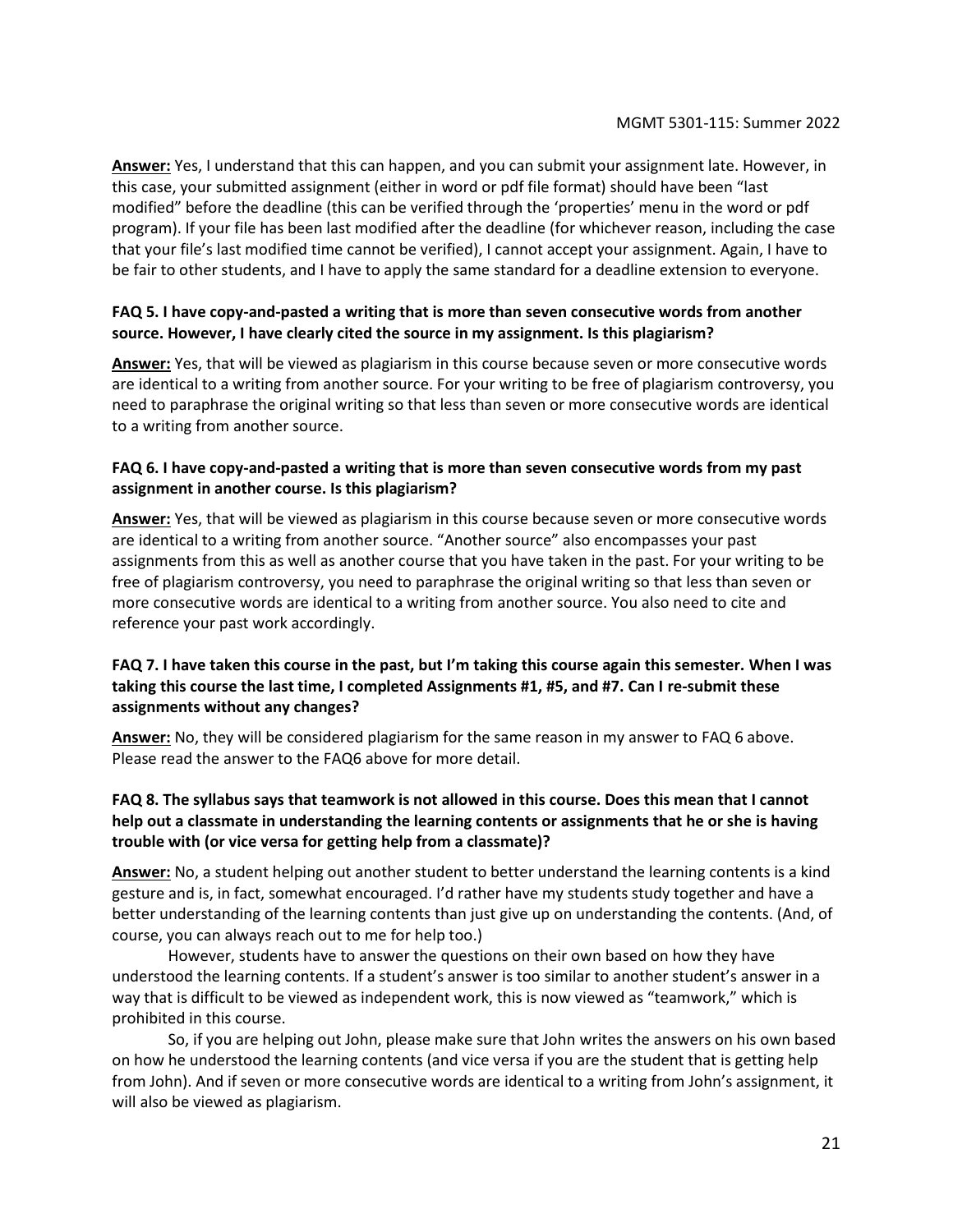#### **FAQ 9. I have referenced (or used) my friend's work (or someone else's work from the internet). But I have paraphrased every sentence. Is this a problem?**

**Answer:** Yes, this can be a problem as your submission can be viewed as an outcome of teamwork. What your friend can only do is help you to understand the learning contents related to the assignment. In this case, your answer will be too similar to your friend's answer in a way that is difficult to be viewed as independent work.

#### **FAQ 10. Our Canvas website shows that I have achieved 92% of the grades available. Does this mean that I'm getting "A" in this course?**

**Answer:** It depends. As outlined in the section '[3-11. Grading Criteria](#page-6-2)' of this document, your final grade will be determined by the total points that you have achieved in this course and not by the percentage that you may see on our Canvas website. So, if your total point, in the end, is 900 points or greater and you see 92% on the website, your grade will be an "A" grade for this course. But if your total point, in the end, is less than 900 points and you see 92% on the website, your grade will be "B" for this course.

#### **FAQ 11. My total point, in the end, is 903 points. But our Canvas website shows that I have achieved 88% of the grades available. Does this mean that I'm getting an "A" in this course?**

**Answer:** Yes, your grade will be "A" in this course because your total point for this course is 900 or greater.

#### **FAQ 12. Can I upload the course materials to websites like Course Hero?**

**Answer:** No. Please read the section '[3-10. Instructor Polices](#page-5-0)' of this document for more detail. You'll also receive a failing grade "F" and be referred to Student Affairs if the copyright policy is violated in any way.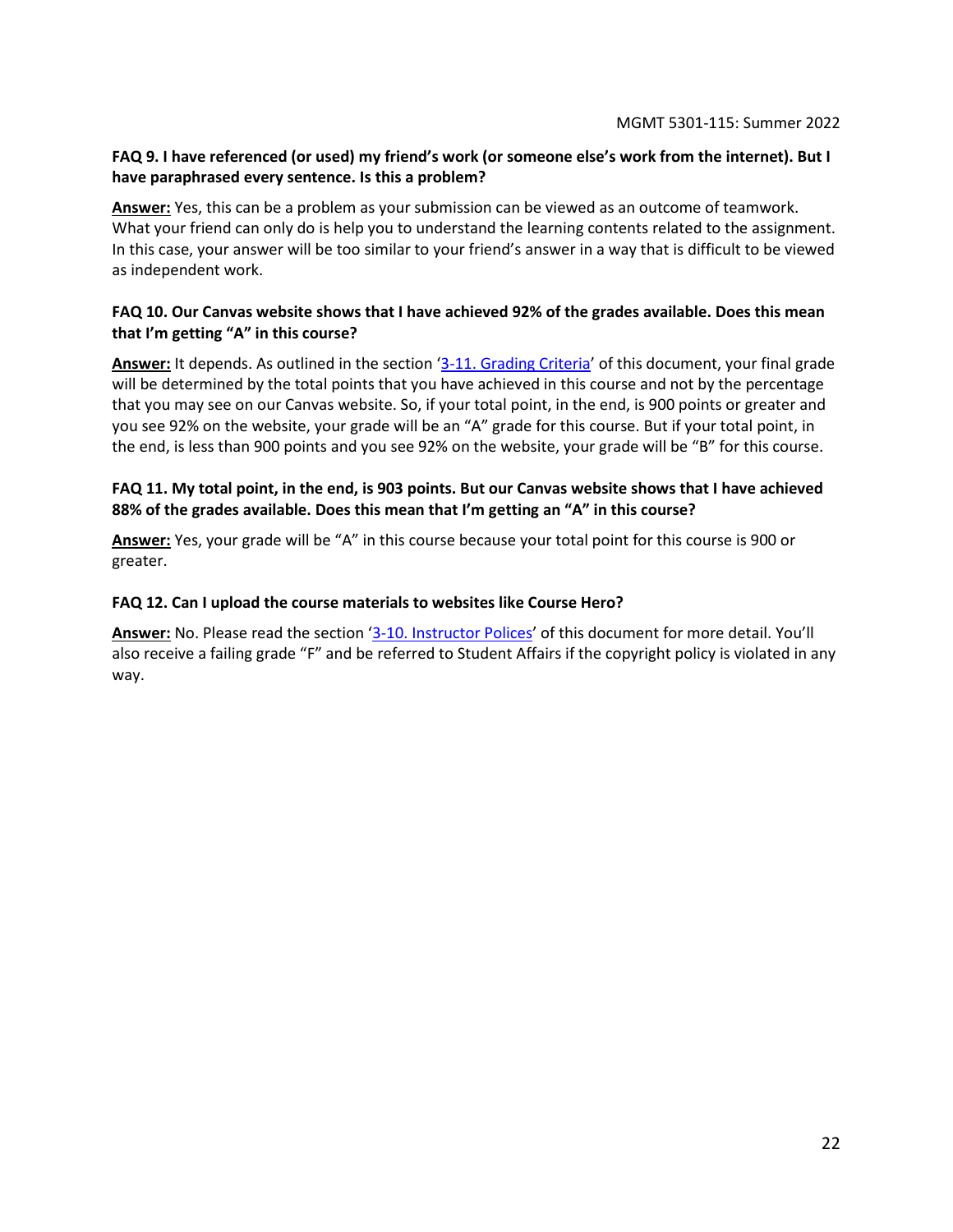# **Appendix 1 – Case Study Assignment Example**

<span id="page-22-0"></span>*\* This is only an example. The finalized assignment may differ.* 

#### **Case Study Assignment #4: Leadership in the movie** *Moneyball* **(60 points)**

#### **Why this assignment?**

This assignment supports the Course Objectives 7, 8, and 9 listed in our syllabus.

#### **Instruction**

- 1. Read Chapter 14 (Leadership: Styles and Behaviors) of our textbook.
- 2. Watch the movie *Moneyball*.

*Link to the video on TAMUCT Library website (TAMUCT ID and PW needed; Google Chrome or Mozilla Firefox recommended).*

#### 3. **Answer the following five questions.**

Q1) In the movie, what was the change that the Oakland A's was going through under the leadership of Billy Beane? **(10 points)**

Q2) In leading the change that you have described in Q1, what was the decision-making style **(described in Chapter 14 of our textbook)** of Billy Beane? Why? To which specific behaviors of Billy Beane shown in the movie, is your argument based? **(10 points)**

Q3) According to the Time-Driven Model of Leadership **(described in Chapter 14 of our textbook)**, which decision-making style should Billy Beane have adopted? Why? Explain using the seven factors in the model. Does the decision-making style that Billy Beane had adopted matches the style that he 'should have' adopted according to the model? **(10 points)**

Q4) In leading the change that you have described in Q1, was the leadership style exercised by Billy Beane transactional or transformational **(described in Chapter 14 of our textbook)**? Why? To which specific behaviors of Billy Beane shown in the movie is your argument based?. **(10 points)**

Q5) What would be a similar situation that organizations face in a more generalized business setting? And how can organizations better respond to this situation by applying what you have learned from the movie (with a focus on the decision-making and leadership styles of Billy Beane)? **(20 points)**

#### **Important Notes**

1. In writing your answers, NEVER copy-and-paste any part of the textbook or any other sources. Write the answers in your own words. If more than seven consecutive words are identical to a writing from another source (including the textbook, your past assignments, and any other sources), it will be considered plagiarism, and you will receive 0 points for this assignment.

2. See the grading rubric on the next page for grading standards.

3. The suggested length is four pages or less in total. But this is just a "suggestion." You do not need to be bound by this suggestion.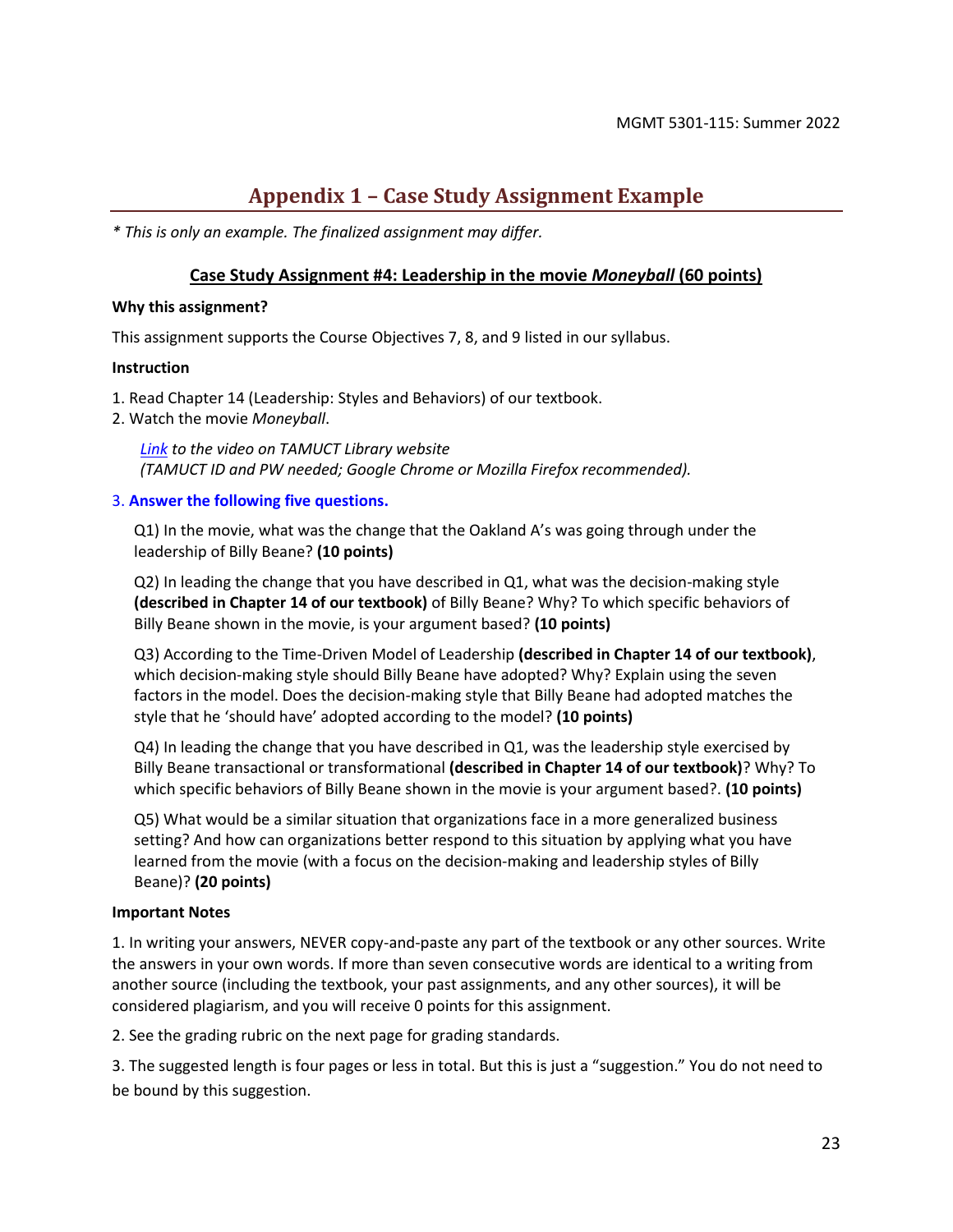# **Appendix 1 – Case Study Assignment Example (Continued)**

| <b>Criteria</b><br><b>Grading Standard</b>                                                                                                                                                                                                                                                                                                                                                                                                                                                                                                                       | <b>Points</b> |
|------------------------------------------------------------------------------------------------------------------------------------------------------------------------------------------------------------------------------------------------------------------------------------------------------------------------------------------------------------------------------------------------------------------------------------------------------------------------------------------------------------------------------------------------------------------|---------------|
| The student has correctly identified the change that the Oakland<br>A's was going through in the movie.                                                                                                                                                                                                                                                                                                                                                                                                                                                          | 10            |
| Q1<br>The student has described a change, BUT it is not a change<br>(10 points)<br>illustrated in the movie.                                                                                                                                                                                                                                                                                                                                                                                                                                                     | 5             |
| The student has NOT identified a change.                                                                                                                                                                                                                                                                                                                                                                                                                                                                                                                         | 0             |
| 1) The student has identified the decision-making style of Billy<br>Beane.<br>2) The student has backed up his or her argument with specific<br>behaviors demonstrated by Billy Beane in the movie.<br>3) The student's argument is based on the learning contents in<br>Chapter 14 of our textbook.<br>Q <sub>2</sub><br>4) The student's argument is logical.<br>(10 points)<br>All of the above four conditions are met.                                                                                                                                      | 10            |
| 1) is met, and TWO of the other conditions are met.                                                                                                                                                                                                                                                                                                                                                                                                                                                                                                              | 7.5           |
| 1) is met, and ONE of the other conditions is met.                                                                                                                                                                                                                                                                                                                                                                                                                                                                                                               | 5             |
| 1) is met, but NONE of the other conditions are met.                                                                                                                                                                                                                                                                                                                                                                                                                                                                                                             | 2.5           |
| 1) is NOT met.                                                                                                                                                                                                                                                                                                                                                                                                                                                                                                                                                   | 0             |
| 1) The student has identified the decision-making style that Billy<br>Beane should have adopted.<br>2) The student has utilized the seven factors in the Time-Driven<br>Model of Leadership in identifying the decision-making style that<br>Billy Beane should have adopted.<br>3) In utilizing the Time-Driven Model of Leadership, the student<br>has backed up his or her argument with specific situations<br>Q <sub>3</sub><br>depicted in the movie.<br>(10 points)<br>4) The student's argument is logical.<br>All of the above four conditions are met. | 10            |
| 1) is met, and TWO of the other conditions are met.                                                                                                                                                                                                                                                                                                                                                                                                                                                                                                              | 7.5           |
| 1) is met, and ONE of the other conditions is met.                                                                                                                                                                                                                                                                                                                                                                                                                                                                                                               | 5<br>2.5      |
| 1) is met, but NONE of the other conditions are met.                                                                                                                                                                                                                                                                                                                                                                                                                                                                                                             |               |

# **Grading Rubric**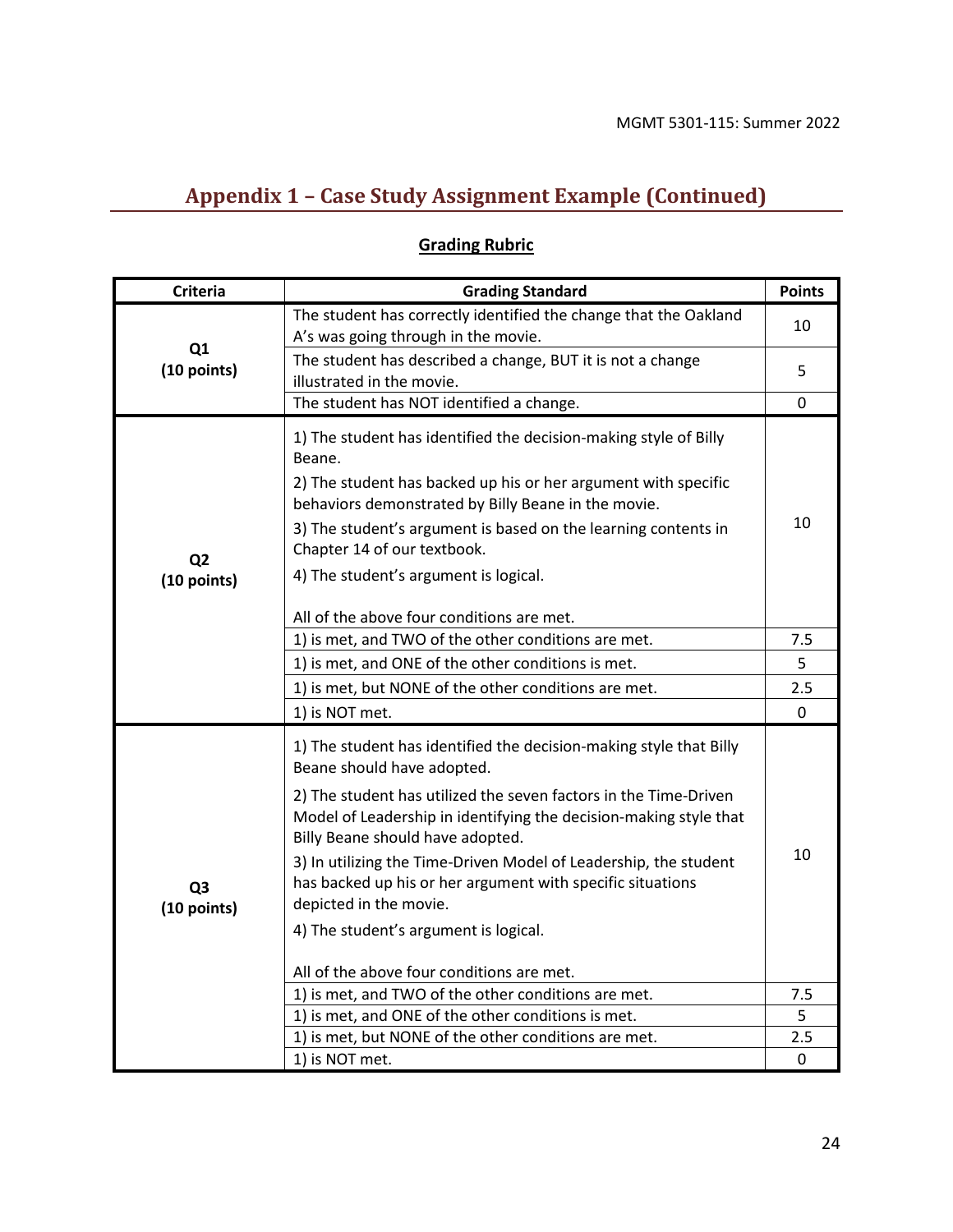# **Appendix 1 – Case Study Assignment Example (Continued)**

# **Grading Rubric (Continued)**

| <b>Criteria</b>               | <b>Grading Standard</b>                                                                                               | <b>Points</b> |
|-------------------------------|-----------------------------------------------------------------------------------------------------------------------|---------------|
| Q4<br>(10 points)             | 1) The student has identified the leadership style of Billy Beane.                                                    |               |
|                               | 2) The student has backed up his or her argument with specific<br>behaviors demonstrated by Billy Beane in the movie. |               |
|                               | 3) The student's argument is based on the learning contents in<br>Chapter 14 of our textbook.                         | 10            |
|                               | 4) The student's argument is logical.                                                                                 |               |
|                               | All of the above four conditions are met.                                                                             |               |
|                               | 1) is met, and TWO of the other conditions are met.                                                                   | 7.5           |
|                               | 1) is met, and ONE of the other conditions is met.                                                                    | 5             |
|                               | 1) is met, but NONE of the other conditions are met.                                                                  | 2.5           |
|                               | 1) is NOT met.                                                                                                        | 0             |
| Q <sub>5</sub><br>(20 points) | 1) The student has presented an idea of how organizations can<br>better respond to a similar situation.               |               |
|                               | 2) The student has based his or her arguments on what has been<br>learned through answering Q2, Q3, and Q4.           | 20            |
|                               | 3) The ideas presented by the student are logical and meaningful<br>to organizational behavior (or HR) practitioners. |               |
|                               | All of the above three conditions are met.                                                                            |               |
|                               | 1) is met, and ONE of the other conditions is met.                                                                    | 15            |
|                               | 1) is met, but NONE of the other conditions are met.                                                                  | 10            |
|                               | 1) is NOT met.                                                                                                        | 0             |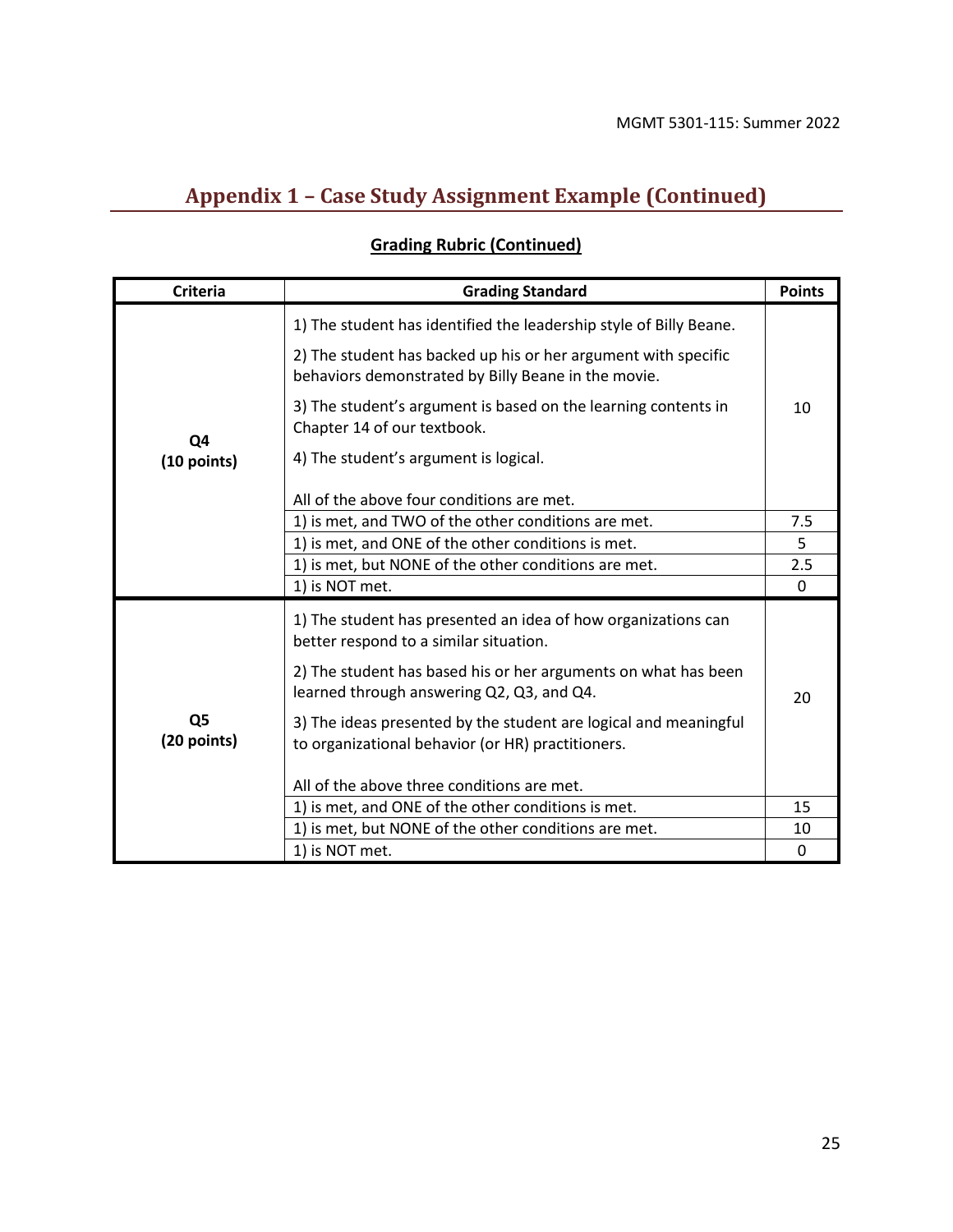# **Appendix 2 – Chapter Review Assignment Example**

<span id="page-25-0"></span>*\* This is only an example. The finalized assignment may differ.* 

#### **Chapter Review Assignment #1: Job Satisfaction (Chapter 4) (20 points)**

#### **Why this assignment?**

This assignment is intended to achieve the Learning Objective #5 listed on our Canvas website under the 'Modules > Module 2 – Part 1 > Learning Objectives' menu. This assignment also supports Course Objective 4, listed in our syllabus.

#### **Instruction**

1. Read *Chapter 4: Job Satisfaction* in our textbook.

#### **2. Answer the following three questions.**

Q1) Is there any evidence that job satisfaction is related to a higher level of outcomes that can benefit organizations, such as employee performance and commitment? Provide some examples of study results that demonstrate the relationship between job satisfaction and beneficial outcomes (Hint: Carefully read the section '*How important is job satisfaction?'*.) Also, indicate on which page(s) of our textbook your examples can be found. **(5 points)**

Q2) What are some methods that organizations can adopt to increase the level of job satisfaction of their employees? (Hint: Carefully read the section '*Why are some employees more satisfied than others?'*.) Try not to focus on things that are too obvious such as increasing the pay level of employees. Also, indicate on which page(s) of our textbook your suggested methods can be found. **(10 points)**

Q3) Among the methods that you have identified in Q2, which method do you think is the most practical and/or useful in increasing (or decreasing) the job satisfaction level of employees in your organization or job? Why? **(5 points)**

#### **Important Notes**

1. The main purpose of this assignment is to review the learnings in Chapter 4. Therefore, Chapter 4 of our textbook should be the only source of information in answering the questions in this assignment. Do NOT use any other sources.

2. In answering the questions for this assignment, NEVER copy and paste any part of the textbook. Write the answers in your own words. If more than seven consecutive words are identical to someone else's writing (including the textbook and any other sources), it will be considered plagiarism, and you will receive 0 points for this assignment.

3. Your answer needs to be no more than a paragraph per question (no more than a page in total).

4. See the grading rubric on the next page for grading standards.